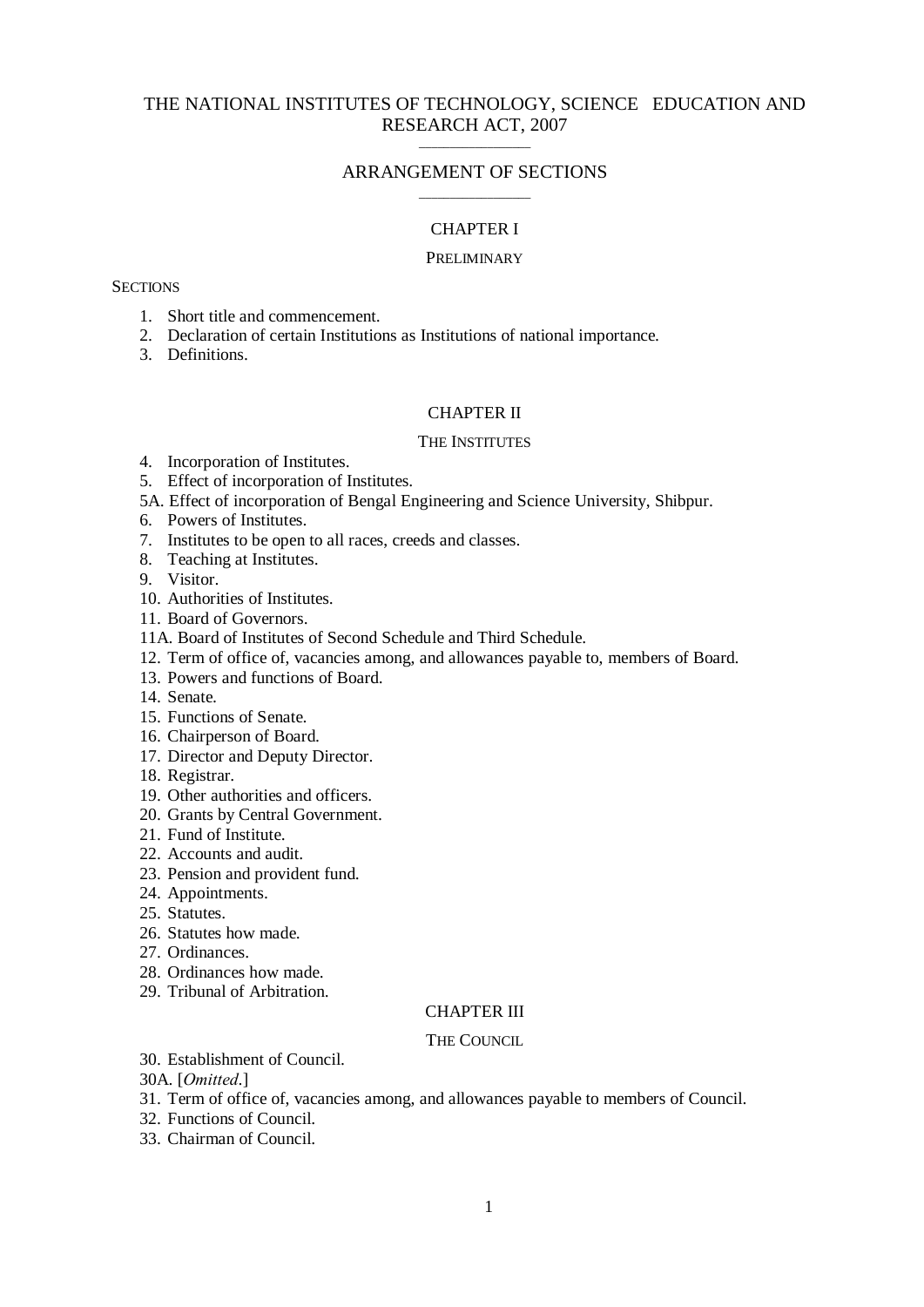**SECTIONS** 

34. Power to make rules in respect of matters in this Chapter.

### CHAPTER IV

#### **MISCELLANEOUS**

- 35. Acts and proceedings not to be invalidated by vacancies, etc.
- 36. Power to remove difficulties.
- 37. Transitional provisions.

THE FIRST SCHEDULE. THE SECOND SCHEDULE. THE THIRD SCHEDULE.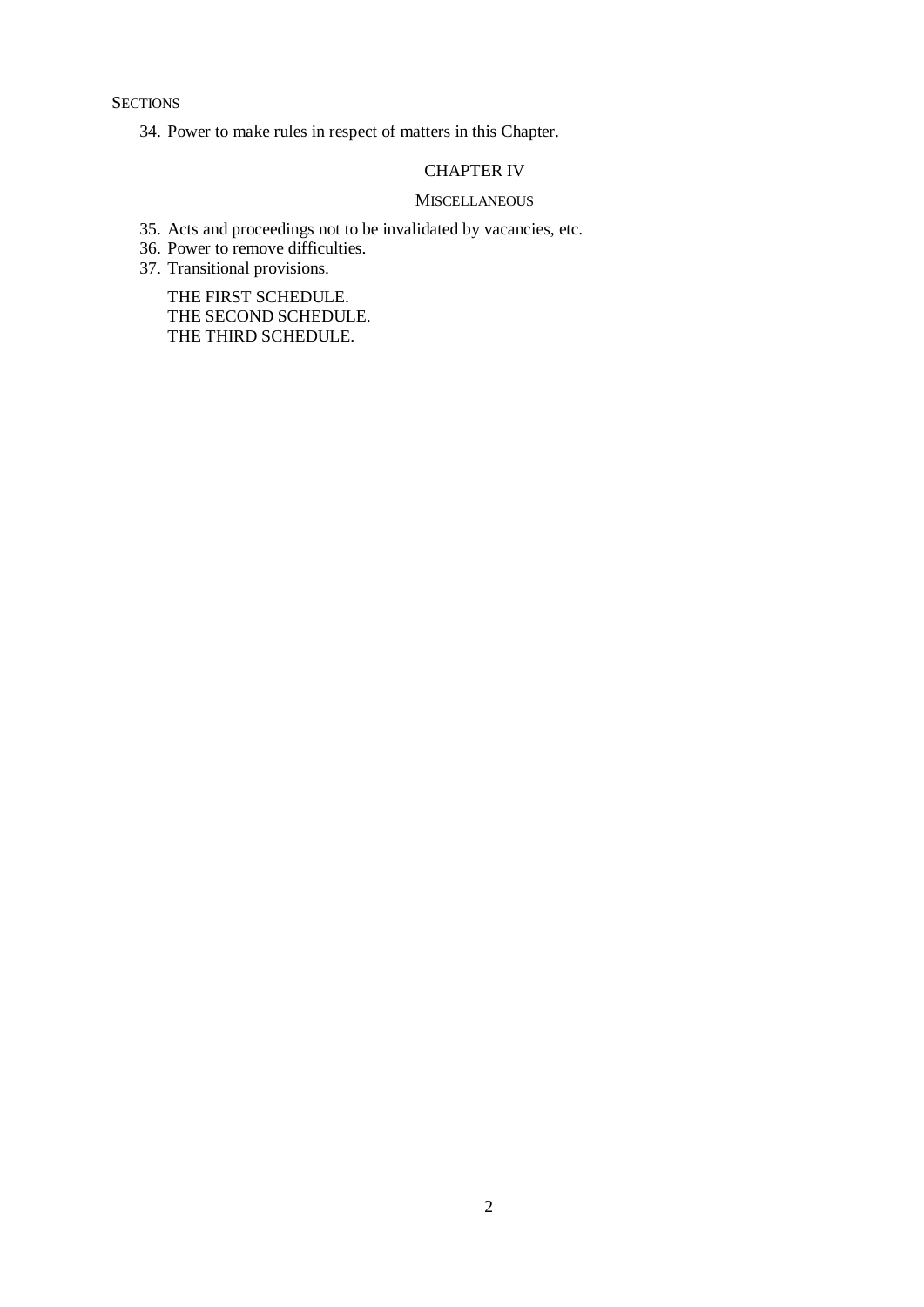# THE <sup>2</sup>[NATIONAL INSTITUTES OF TECHNOLOGY, SCIENCE EDUCATION AND RESEARCH] ACT, 2007

# ACT NO. 29 OF 2007

[5*th May*, 2007*.*]

An Act to declare  $\frac{1}{2}$  [certain institutions of technology, science education and research] to be Institutions of national importance and to provide for instructions and research in branches of engineering, technology, management, education, sciences and arts and for the advancement of learning and dissemination of knowledge in such branches and for certain other matters connected with such institutions.

BE it enacted by Parliament in the Fifty-eighth Year of the Republic of India as follows:**—**

#### CHAPTER I

#### PRELIMINARY

**1. Short title and commencement.** $\hat{o}$  (*I*) This Act may be called the <sup>2</sup>[National Institutes of Technology, Science Education and Research] Act, 2007.

(2) It shall come into force on such date<sup>3</sup> as the Central Government may, by notification in the Official Gazette, appoint, and different dates may be appointed for different provisions of this Act.

**2. Declaration of certain Institutions as Institutions of national importance.**  $\hat{\text{o}}$  Whereas the objects of the institution mentioned in <sup>4</sup>[the First Schedule, the Second Schedule and the Third Schedule] are such as to make them Institutions of national importance, it is hereby declared that each such institute is an Institution of national importance.

**3. Definitions.—In this Act, unless the context otherwise requires,**  $\hat{o}$ 

 $(a)$   $\delta$ Board $\ddot{\text{o}}$ , in relation to any Institute, means the Board of Governors thereof;

(*b*)  $\delta$ Chairperson $\ddot{\text{o}}$ , means the Chairperson of the Board;

(*c*)  $\tilde{O}$  Corresponding Institute $\tilde{O}$ , in relation to a society mentioned in column (2) of <sup>4</sup>[the First Schedule, the Second Schedule and the Third Schedule] means the Institute as specified in column (*3*) of <sup>4</sup>[the First Schedule, the Second Schedule and the Third Schedule];

(*d*)  $\delta$ Councilo, means the Council established under sub-section (*l*) of section 30<sup>5</sup> [<sup>6\*\*\*</sup> as the case may be];

(*e*)  $\delta$ Deputy Director<sub>o</sub>; in relation to any Institute, means the Deputy Director thereof;

(*f*)  $\delta$ Directoro, in relation to any Institute, means the Director thereof;

(g)  $\tilde{\text{o}}$ Institute means any of the Institutions mentioned in column (3) of <sup>4</sup>[the First Schedule, the Second Schedule and the Third Schedule];

 $(h)$   $\tilde{\text{o}}$ Notification $\ddot{\text{o}}$  means a notification published in the Official Gazette;

 $(i)$   $\tilde{O}$  Prescribed $\tilde{O}$  means prescribed by rules made under this Act;

 $(j)$   $\delta$ Registrar $\ddot{o}$  in relation to any Institute, means the Registrar thereof;

-

<sup>1.</sup> Subs. by Act 28 of 2012, s. 2, for ocertain institutions of technology (w.e.f. 7-6-2012).

<sup>2.</sup> Subs. by s. 3, *ibid.*, for  $\tilde{\text{o}}$ National Institutes of Technologyo (w.e.f. 7-6-2012).

<sup>3. 15</sup>th August, 2007, *vide* notification No. S.O. 1384(E), dated 9th August, 2007, *see* Gazette of India, Extraordinary, Part II, sec. 3(*ii*).

<sup>4.</sup> Subs. by Act 9 of 2014, s. 2, for  $\tilde{o}$  the First Schedule and the Second Scheduleö (w.e.f. 4-3-2014).

<sup>5.</sup> Ins. by Act 28 of 2012, s. 5 (w.e.f. 7-6-2012).

<sup>6.</sup> The words, brackets, figures and letter "or sub-section (*1*) of section 30A" omitted by Act 9 of 2014, s. 3 (w.e.f. 4-3-2014).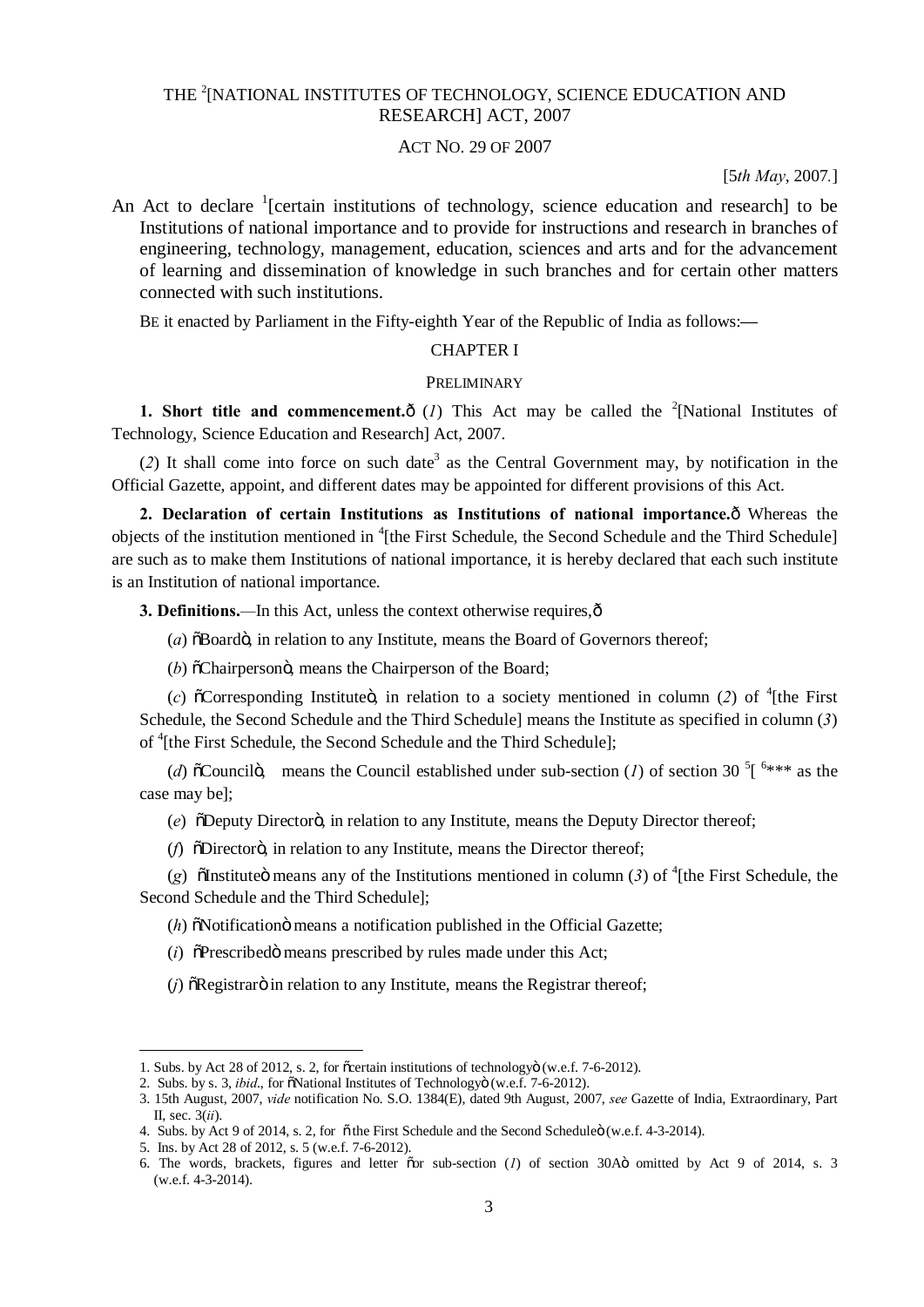(k)  $\delta$ Scheduleö means <sup>1</sup>[the First Schedule, the Second Schedule and the Third Schedule];

 $(l)$   $\tilde{O}$  Senate  $\tilde{O}$  in relation to any Institute, means the Senate thereof;

(*m*)  $\tilde{a}$ Societyö means any of the societies registered under the Societies Registration Act, 1860  $(21$  of 1860) and mentioned in column  $(2)$  of the  $(1)$ <sup>1</sup>[the First Schedule, the Second Schedule and the Third Schedule];

(*n*)  $\delta$ Statutes and Ordinances $\ddot{\text{o}}$ , in relation to any Institute, means the Statutes and Ordinances of that Institute made under this Act.

#### CHAPTER II

#### THE INSTITUTES

**4. Incorporation of Institutes.** $\hat{o}$  (*I*) Each of the Institutes mentioned in column (3) of <sup>2</sup>[the First Schedule, the Second Schedule and the Third Schedule] shall be a body corporate having perpetual succession and a common seal and shall, by its name, sue and be sued.

 $3[(1A)$  The Bengal Engineering and Science University, Shibpur shall be deemed to have been incorporated under this Act, and on such incorporation, be called the Indian Institute of Engineering Science and Technology, Shibpur.]

(*2*) The body corporate constituting each of the said Institutes shall consist of a Chairperson, a Director and other members of the Board for the time being of the institute.

**5. Effect of incorporation of Institutes.** $\hat{o}$  On and from the commencement of this Act, $\hat{o}$ 

(*a*) Any reference to a society in any law, other than this Act, or in any contract or other instrument shall be deemed as a reference to the corresponding Institute;

(*b*) All property, movable and immovable, of or belonging to a society shall vest in the corresponding Institute;

(*c*) All the rights and liabilities of a society shall be transferred to, and be the rights and liabilities of the corresponding Institute; and

(*d*) every person employed by a society, immediately before such commencement shall hold his office or service in the corresponding Institute for the same tenure, at the same remuneration and upon the same terms and conditions and with the same rights and privileges as to pension, leave, gratuity, provident fund and other matters as he would have held if this Act had not been passed, and shall continue to do so unless and until his employment is terminated or until such tenure, remuneration and terms and conditions are duly altered by the Statutes:

Provided that if the alteration so made is not acceptable to such employee, his employment may be terminated by the Institute in accordance with the terms of contract with the employee or, if no provision is made therein in this behalf, on payment to him by the Institute, of compensation equivalent to three months *o* remuneration in the case of permanent employee and one month remuneration in the case of other employee.

<sup>4</sup>[5A. Effect of incorporation of Bengal Engineering and Science University, Shibpur.ô On and from the commencement of the National Institutes of Technology, Science Education and Research (Amendment) Act, 2014 (9 of 2014) $\hat{o}$ 

(*a*) any reference to the Bengal Engineering and Science University, Shibpur in any law, contract or other instrument shall be deemed as a reference to the Indian Institute of Engineering Science and Technology, Shibpur;

<sup>1.</sup> Subs. by Act 9 of 2014, s.3, for othe First Schedule and the Second Scheduleö (w.e.f. 4-3-2014).

<sup>2.</sup> Subs. by s.4, i*bid.*, for othe First Schedule and the Second Scheduleo (w.e.f. 4-3-2014).

<sup>3.</sup> Ins. by s. 4, *ibid*. (w.e.f. 4-3-2014).

<sup>4.</sup> Ins. by s. 5, *ibid*. (w.e.f. 4-3-2014).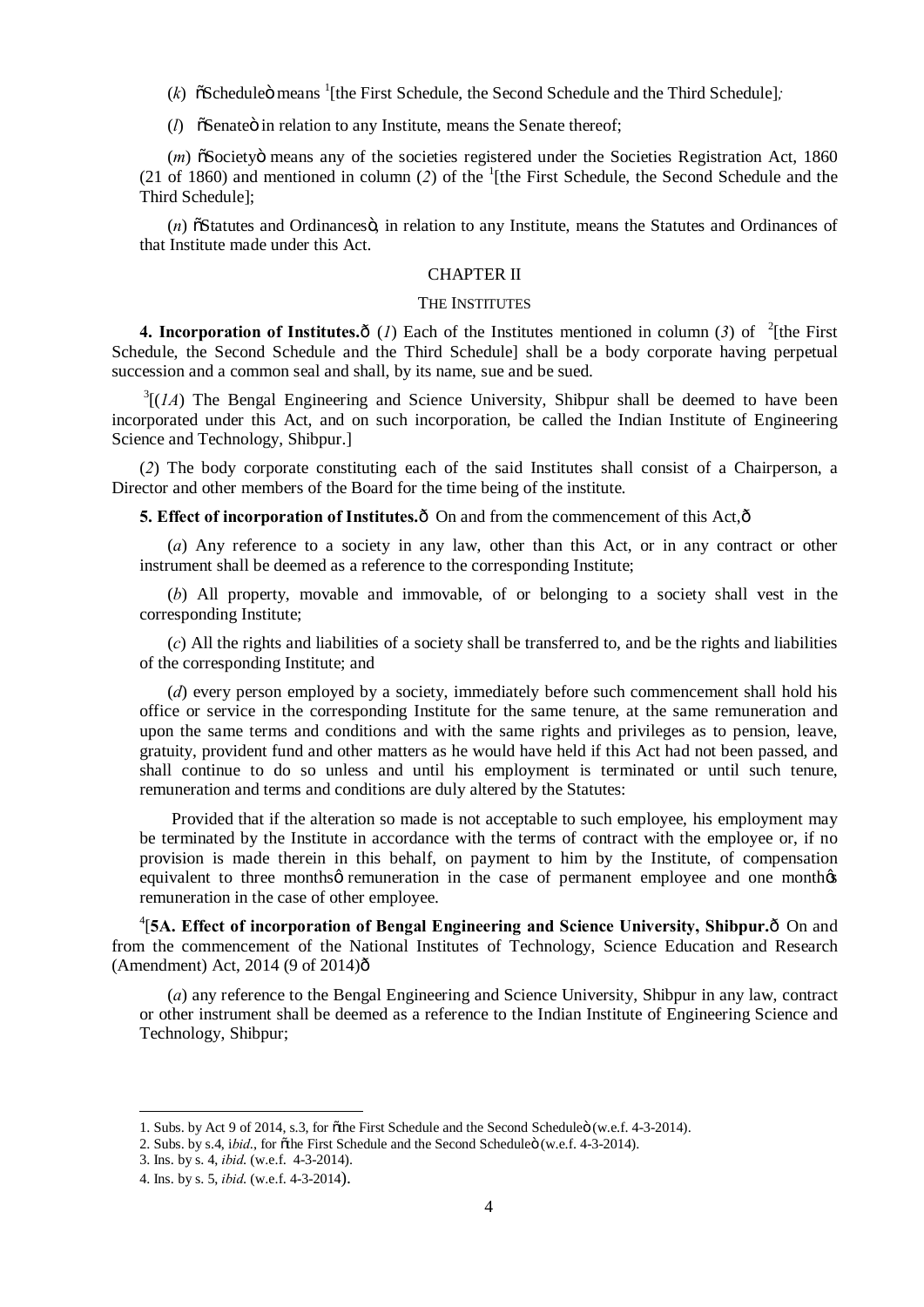(*b*) all property, movable and immovable, of or belonging to the Bengal Engineering and Science University, Shibpur, shall vest in the Indian Institute of Engineering Science and Technology, Shibpur;

(*c*) all the rights and liabilities of the Bengal Engineering and Science University, Shibpur shall be the rights and liabilities of the Indian Institute of Engineering Science and Technology, Shibpur;

(*d*) every person (including Director, officers and other employees) who is employed in the Bengal Engineering and Science University, Shibpur, immediately before the date of commencement of the National Institutes of Technology, Science Education and Research (Amendment) Act, 2014 (9 of 2014), shall, on and after such commencement, become an employee of the Indian Institute of Engineering Science and Technology, Shibpur and shall hold his office or service by the same tenure, at the same remuneration and upon the same terms and conditions and with the same rights and privileges as to pension, leave, gratuity, provident fund and other matters as he would have held the same on the date of the commencement of the National Institutes of Technology, Science Education and Research (Amendment) Act, 2014, as if the said Act had not been brought into force and shall continue to do so until his employment is terminated or until such tenure, remuneration, terms and conditions are altered by the Statutes or Ordinances:

Provided that the tenure, remuneration, terms and conditions of service of such person shall not be altered to his disadvantage without the previous approval of the Central Government:

Provided further that any reference to the Chancellor and the Vice-Chancellor of the Bengal Engineering and Science University, Shibpur in any law, instrument or other document made before the commencement of the said Act, shall be construed as a reference to the Visitor and the Director, respectively, of the Indian Institute of Engineering Science and Technology, Shibpur;

(*e*) Vice-Chancellor of the Bengal Engineering and Science University, Shibpur shall be the Director of the Indian Institute of Engineering Science and Technology, Shibpur till such date the Central Government appoints new Director for the Indian Institute of Engineering Science and Technology, Shibpur;

(*f*) any examination conducted by the Bengal Engineering and Science University, Shibpur immediately before the commencement of the National Institutes of Technology, Science Education and Research (Amendment) Act, 2014 (9 of 2014) for admission or award of degrees shall be valid examination and shall be deemed to have been conducted by the Indian Institute of Engineering Science and Technology, Shibpur.]

**6. Powers of Institutes.**  $\hat{o}$  (*1*) Subject to the provisions of this Act, every Institute shall exercise the following powers and perform the following duties, namely: $\delta$ 

(*a*) to provide for instruction and research in such branches of engineering and technology, management, education, sciences and arts, as the Institute may think fit, and for the advancement of learning and dissemination of knowledge in such branches;

(*b*) to hold examinations and grant degrees, diplomas and other academic distinctions or titles;

(*c*) to confer honorary degrees or other distinctions;

(*d*) to fix, demand and receive fees and other charges;

(*e*) to establish, maintain and manage halls and hostels for the residence of students;

(*f*) to supervise and control the residence and regulate the discipline of students of the Institute and to make arrangements for promoting their health, general welfare and cultural and corporate life;

(*g*) to provide for the maintenance of units of the National Cadet Corps for the students of the Institute;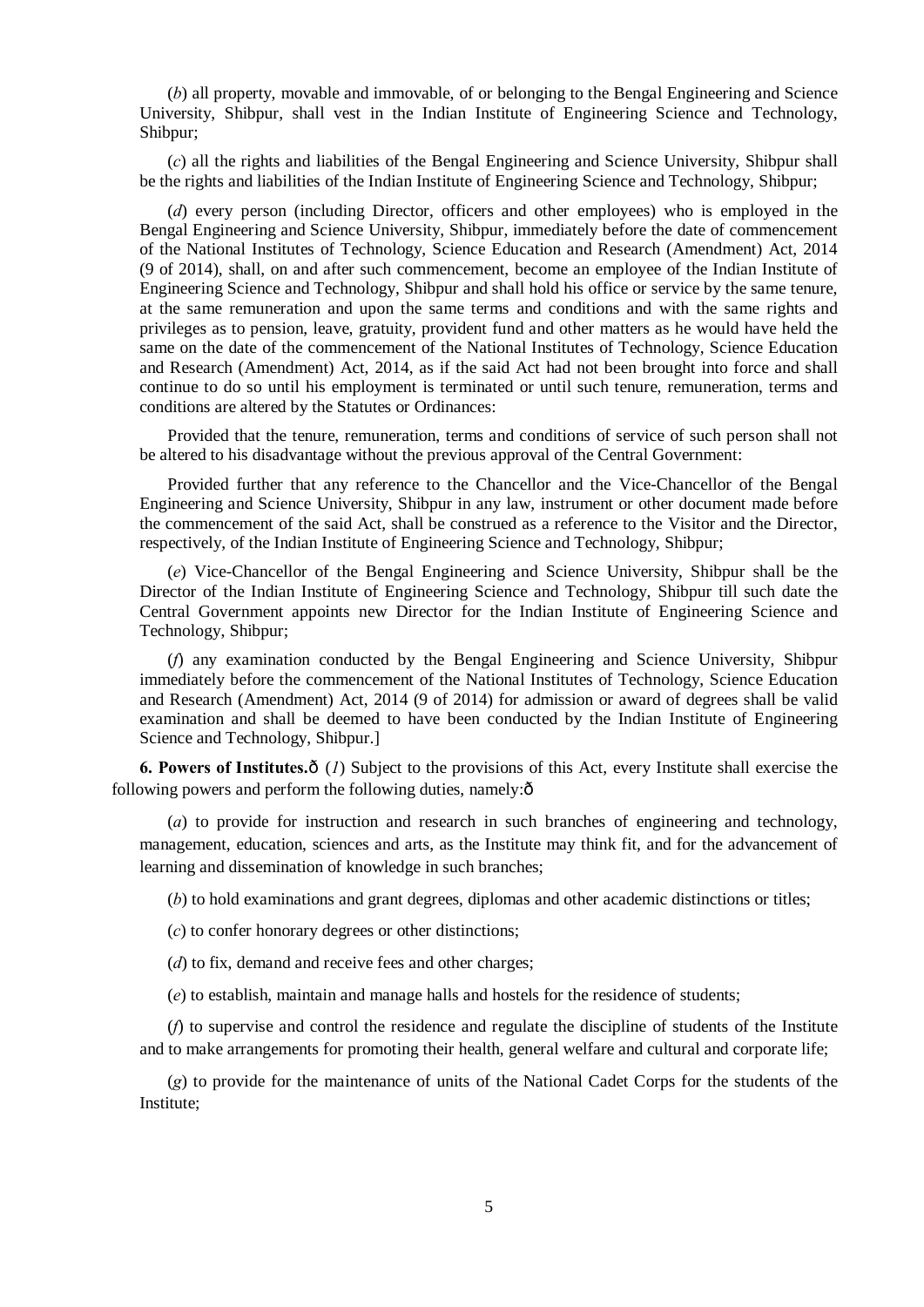(*h*) to institute academic and other posts with the prior approval of the Central Government, and to make appointments thereto excluding the Director  $1***$ ;

(*i*) to frame Statutes and Ordinances and to alter, modify or rescind the same;

(*j*) to deal with any property belonging to or vested in the institute in such manner as the Institute may deem fit for advancing the objects of the Institute;

(*k*) to receive gifts, grants, donations or benefactions from the Government and to receive bequests, donations and transfers of movable or immovable properties from testators, donors or transferors, as the case may be;

(*l*) to co-operate with educational or other institutions in any part of the world having objects wholly or partly similar to those of the Institute by exchange of teachers and scholars and generally in such manner as may be conducive to their common objects;

(*m*) to institute and award fellowships, scholarships, exhibitions, prizes and medals;

(*n*) to undertake consultancy in the areas or disciplines relating to the Institute; and

*(o*) to do all such things as may be necessary, incidental or conducive to the attainment of all or any of the objects of the Institute.

(*2*) Notwithstanding anything contained in sub-section (*1*), an Institute shall not dispose of in any manner any immovable property without the prior approval of the Central Government.

**7. Institutes to be open to all races, creeds and classes.** $\hat{o}$  **(***1***) Every Institute shall be open to** persons of either sex and of whatever race, creed, caste or class, and no test or condition shall be imposed as to religious belief or profession in admitting or appointing members, students, teachers or workers or in any other connection whatsoever.

(*2*) No bequest, donation or transfer of any property shall be accepted by any Institute, which in the opinion of the Council involves conditions or obligations opposed to the spirit and object of this section.

**8. Teaching at Institutes.** $\hat{o}$  All teaching at each of the Institutes shall be conducted by or in the name of the Institute in accordance with the Statutes and Ordinances made in this behalf.

**9. Visitor.** $\hat{o}$  (*1*) The President of India shall be the Visitor of every Institute.

(*2*) The Visitor may appoint one or more persons to review the work and progress of any Institute and to hold inquiries into the affairs thereof and to report thereon in such manner as the Visitor may direct.

(*3*) Upon receipt of any such report, the Visitor may take such action and issue such directions as he considers necessary in respect of any of the matters dealt with in the report and the Institute shall be bound to comply with such directions within reasonable time.

**10. Authorities of Institutes.**  $\hat{o}$  The following shall be the authorities of an Institute, namely: $\hat{o}$ 

(*a*) a Board of Governors;

(*b*) a Senate; and

(*c*) such other authorities as may be declared by the Statutes to be the authorities of the Institute.

11. Board of Governors.<sub>0</sub> The Board of every <sup>2</sup>[Institute mentioned in the First Schedule] shall consist of the following members, namely: $\hat{o}$ 

(*a*) the Chairperson to be nominated by the Visitor;

<sup>1.</sup> The words cand the Deputy Director omitted by Act 28 of 2012, s. 7 (w.e. f. 7-6-2012).

<sup>2.</sup> Subs. by s.8, *ibid.*, for one instituted (w.e.f. 7-6-2012).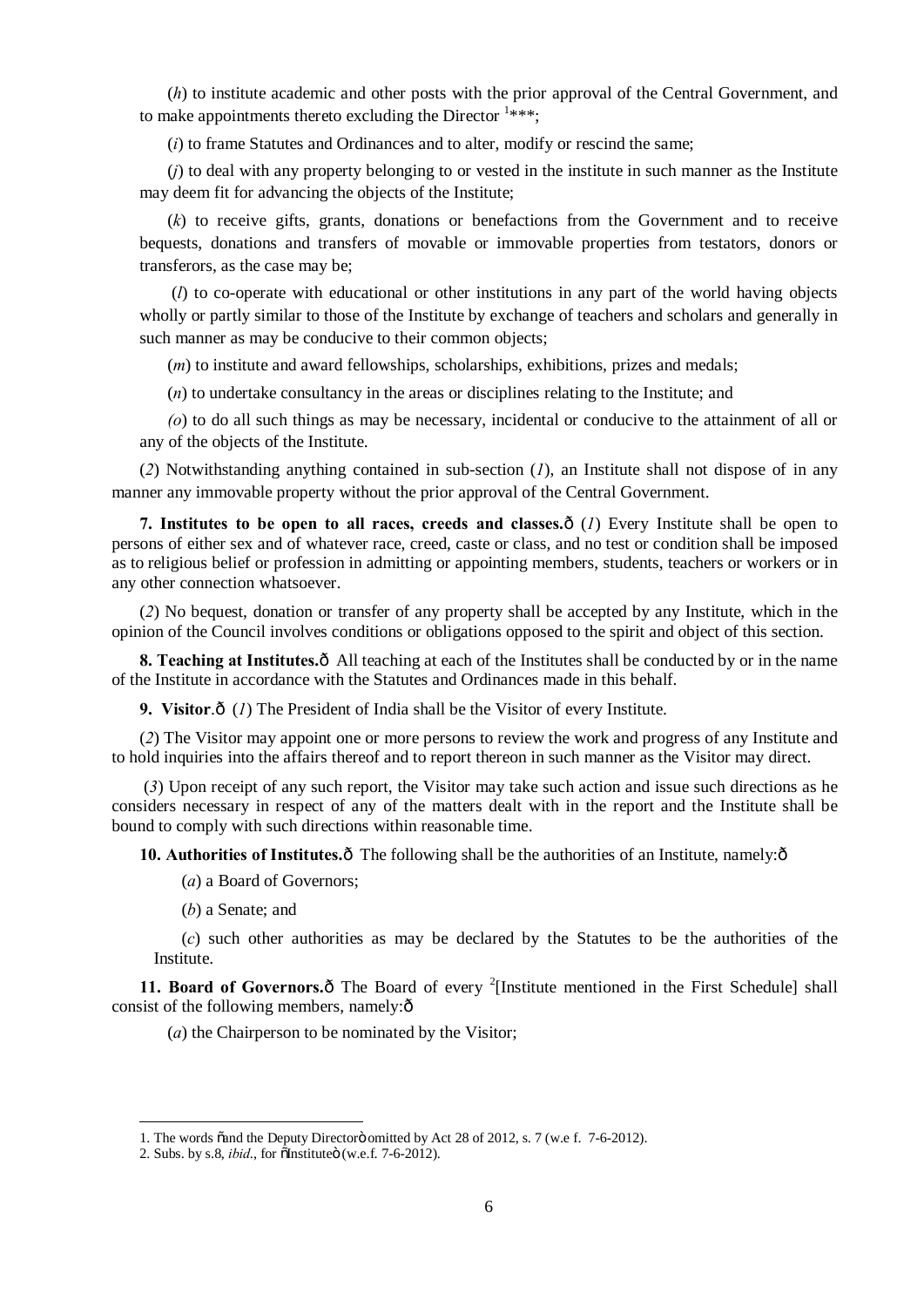(*b*) the Director, *ex officio*;

(*c*) two persons not below the rank of the Joint Secretary to the Government of India to be nominated by the Central Government from amongst persons dealing with technical education and finance;

( $d$ ) two persons to be nominated by the Government of the State in which the <sup>1</sup>[Institute mentioned in the First Schedule] is situated, from amongst persons, who, in the opinion of that Government, are technologists or industrialists of repute;

(*e*) two persons, at least one of whom shall be a woman, having special knowledge or practical experience in respect of education, engineering or science to be nominated by the Council;  $2***$ 

( $f$ ) one professor and one assistant professor or a lecturer of the <sup>1</sup>[Institute mentioned in the First Schedule] to be nominated by the Senate;

 $3\text{I}(g)$  the Director of the Indian Institute of Technology in whose zone the Institute is located, or his nominee, not below the rank of a Professor].

<sup>4</sup> [11A. Boards of Institute of <sup>5</sup> [Second Schedule and Third Schedule]. The Board of every Institute mentioned in <sup>6</sup>[the Second Schedule and the Third Schedule] shall consist of the following members, namely:ô

(*a*) the Chairperson to be nominated by the Visitor;

(*b*) Secretary, Department of Higher Education, Government of India, or his nominee not below the rank of the Joint Secretary to the Government of India, *ex officio*;

(*c*) Director of the Institute, *ex officio*;

(*d*) Director of Indian Institute of Science, Bangalore, *ex officio*;

(*e*) Director of one of the Indian Institutes of Technology, to be nominated by the Central Government;

(*f*) two Secretaries to the Government of India, to be nominated by the Central Government representing its Scientific or Industrial Ministries;

(*g*) Chief Secretary of the State in which the Institute is located, or his nominee not below the rank of the Joint Secretary to the Government of India, *ex officio*;

(*h*) two professors of the Institute to be nominated by the Senate;

(*i*) two eminent scientists, to be nominated by the Council, having special knowledge or practical experience in respect of education, engineering or science, one of whom shall be a woman; and

(*j)* Financial Advisor, Ministry of Human Resource Development, *ex officio*.]

**12. Term of office of, vacancies among, and allowances payable to, members of Board.** $\hat{o}$  Save as otherwise provided in this section,—

(*a*) the term of office of the Chairperson or other members of the Board shall be three years from the date of his nomination;

(*b*) the term of office of an *ex officio* member shall continue so long as he holds the office by virtue of which he is a member;

<sup>1.</sup> Subs by Act 28 of 2012, s.8, for  $\delta$ Institute $\ddot{\text{o}}$ (w.e.f. 7-6-2012).

<sup>2.</sup> The word õandö omitted by s. 8, *ibid*. (w.e.f. 7-6-2012).

<sup>3.</sup> Ins. by s.8, *ibid*. (w.e.f. 7-6-2012).

<sup>4.</sup> Ins. by s.9, *ibid*. (w.e.f. 7-6-2012).

<sup>5.</sup> Subs. by Act 9 of 2014, s. 6, for  $\tilde{c}$ Second Scheduleö (w.e.f. 4-3-2014).

<sup>6.</sup> Subs. by s.6, *ibid.*, for othe Second Scheduleo (w.e.f. 4-3-2014).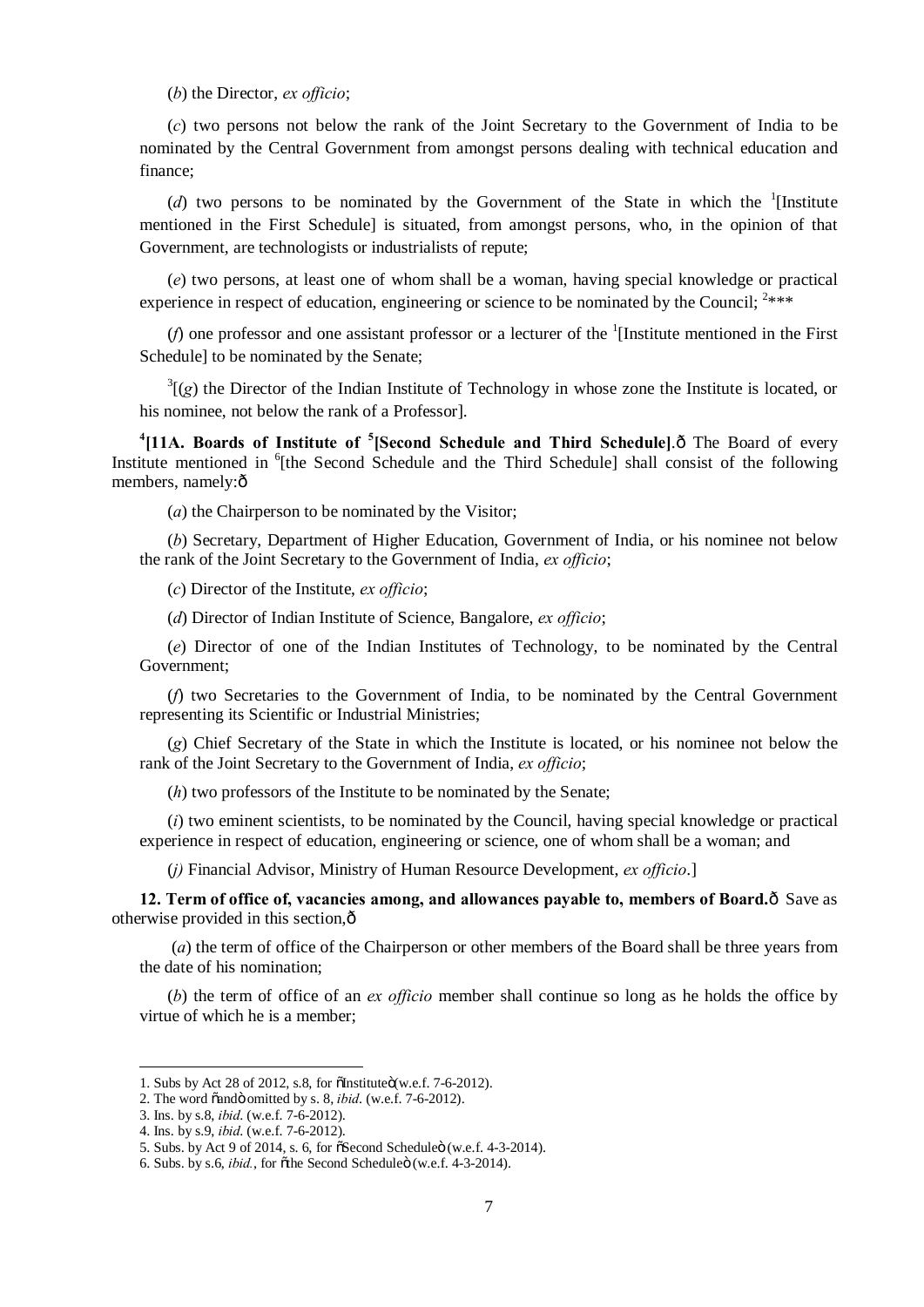(*c*) the term of office of a member nominated under clause (*f*) of section 11 <sup>1</sup>[and clause (*h*) of section 11A] shall be two years from the date of his nomination;

(*d*) a casual vacancy shall be filled up in accordance with the provisions of section 11  $^1$  [or section 11A, as the case may be;]

(*e*) the term of office of a member nominated to fill a casual vacancy shall continue for the remainder of the term of the member in whose place he has been nominated;

(*f*) the member of the Board shall be entitled to such allowances, if any, from the Institute as may be provided for in the Statutes but no member other than the members referred to in clauses (*b*) and (*f*) of section 11<sup>-1</sup> [and clauses (*c*) and (*h*) of section 11A] shall be entitled to any salary by reason of this clause.

**13. Powers and functions of Board.** $\hat{o}$  (*1*) Subject to the provisions of this Act, the Board of every Institute shall be responsible for the general superintendence, direction and control of the affairs of the Institute and shall exercise all the powers of the Institute not otherwise provided for by this Act, the Statutes and the Ordinances, and shall have the power to review the acts of the Senate.

(2) Without prejudice to the provisions of sub-section  $(I)$ , the Board of every Institute shall, $\hat{o}$ 

(*a*) take decisions on questions of policy relating to the administration and working of the Institute;

(*b*) institute courses of study at the Institute;

(*c*) make Statutes;

(*d*) institute and appoint persons to academic as well as other posts in the Institute;

(*e*) consider and modify or cancel Ordinances;

(*f*) consider and pass resolutions on the annual report, the annual accounts and the budget estimates of the Institute for the next financial year as it thinks fit and submit them to the Council together with a statement of its development plans;

(*g*) exercise such other powers and perform such other duties as may be conferred or imposed upon it by this Act or the Statutes.

(*3*) The Board shall have the power to appoint such committees, as it considers necessary for the exercise of its powers and the performance of its duties under this Act.

**14. Senate.** $\hat{o}$  The Senate of every Institute shall consist of the following persons, namely: $\hat{o}$ 

(*a*) the Director, *ex officio*, who shall be the Chairman of the Senate;

(*b*) the Deputy Director, *ex officio*;

(*c*) the Professors appointed or recognised as such by the Institute for the purpose of imparting instructions in the Institute;

(*d*) three persons, one of whom shall be a woman, not being employees of the Institute, to be nominated by the Chairperson in consultation with the Director, from amongst educationists of repute, one each from the field of science, engineering and humanities; and

(*e*) such other members of the staff as may be laid down in the Statutes.

**15. Functions of Senate.** $\hat{o}$  Subject to the provisions of this Act, the Statutes and the Ordinances, the Senate of an Institute shall have the control and general regulation, and be responsible for the maintenance of standards of instruction, education and examination in the Institute and shall exercise such other powers and perform such other duties as may be conferred or imposed upon it by the Statutes.

16. Chairperson of Board. $\hat{o}$  (*1*) The Chairperson shall ordinarily preside at the meetings of the Board and at the Convocations of the Institute.

<sup>1.</sup> Ins. by Act 28 of 2012, s. 10 (w.e.f. 7-6-2012).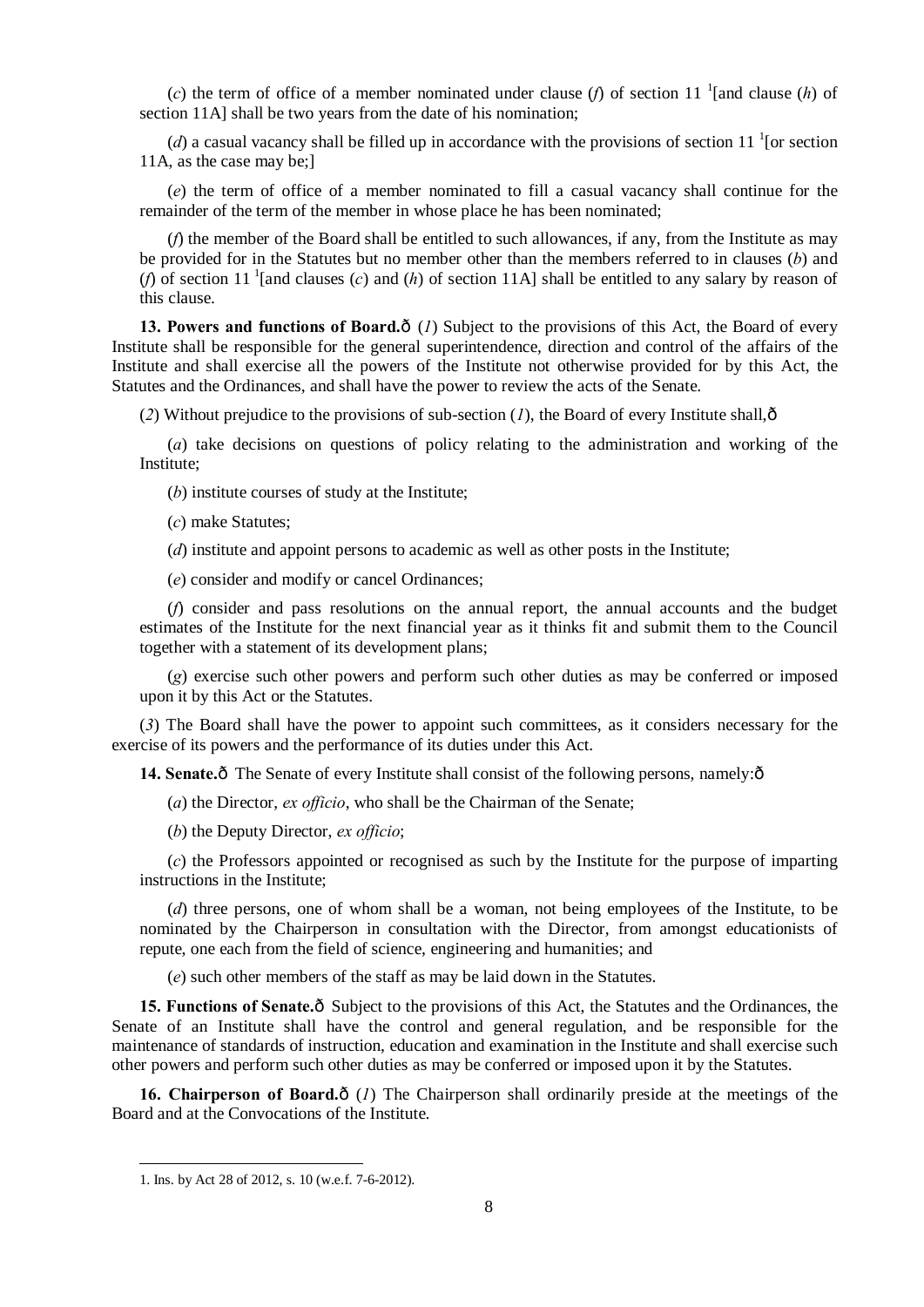(*2*) It shall be the duty of the Chairperson to ensure that the decisions taken by the Board are implemented.

(*3*) The Chairperson shall exercise such other powers and perform such other duties as may be assigned to him by this Act or the Statutes.

**17. Director and Deputy Director.** $\hat{o}$  (*l*) The Director  $1***$  of an Institute shall be appointed by the Visitor, on such terms and conditions of service and on the recommendations of a Selection Committee constituted by him in such manner, as may be prescribed by the Statutes.

(*2*) The Director shall be the principal academic and executive officer of the Institute and shall be responsible for the proper administration of the Institute and for the imparting of instruction and maintenance of discipline therein.

(*3*) The Director shall submit annual reports and accounts to the Board.

(*4*) The Director shall exercise such other powers and perform such other duties as may be assigned to him by this Act or the Statutes or Ordinances.

 $2(5)$  The Deputy Director of every Institute shall be appointed in such manner and on such terms and conditions as may be laid down by the Statutes and shall exercise such powers and perform such duties as may be assigned to him by this Act or the Statutes or by the Director.]

**18. Registrar.** $\hat{o}$  (*1*) The Registrar of every Institute shall be appointed on such terms and conditions as may be laid down by the Statutes and shall be the custodian of records, the common seal, the funds of the Institute and such other property of the Institute as the Board shall commit to his charge.

(*2*) The Registrar shall act as the Secretary of the Board, Senate and such committees as may be prescribed by the Statutes.

(*3*) The Registrar shall be responsible to the Director for the proper discharge of his functions.

(*4*) The Registrar shall exercise such other powers and perform such other duties as may be assigned to him by this Act or the Statutes or by the Director.

19. Other authorities and officers.<sup> $\hat{o}$ </sup> The powers and duties of authorities and officers other than those mentioned above shall be determined by the Statutes.

20. Grants by Central Government. $\delta$  For the purpose of enabling the Institutes to discharge their functions efficiently under this Act, the Central Government may, after due appropriation made by Parliament by law in this behalf, pay to every Institute in each financial year such sums of money and in such manner as it may think fit.

**21. Fund of Institute.** $\hat{o}$  (*I*) Every Institute shall maintain a Fund to which shall be credited, $\hat{o}$ 

(*a*) all moneys provided by the Central Government;

(*b*) all fees and other charges received by the Institute;

(*c*) all moneys received by the Institute by way of grants, gifts, donations, benefactions, bequests or transfers; and

(*d*) all moneys received by the Institute in any other manner or from any other source.

(*2*) All moneys credited to the Fund of every Institute shall be deposited in such banks or invested in such manner as the Institute may, with the approval of the Central Government, decide.

(*3*) The Fund of every Institute shall be applied towards meeting the expenses of the Institute including expenses incurred in the exercise of its powers and discharge of its duties under this Act.

<sup>1.</sup> The words  $\tilde{o}$  and Deputy Director $\ddot{o}$  omitted by Act 28 of 2012, s.11 (w. e. f 7-6-2012).

<sup>2.</sup> Subs. by s. 11, i*bid*., for sub-section (*5*) (w.e.f 7-6-2012).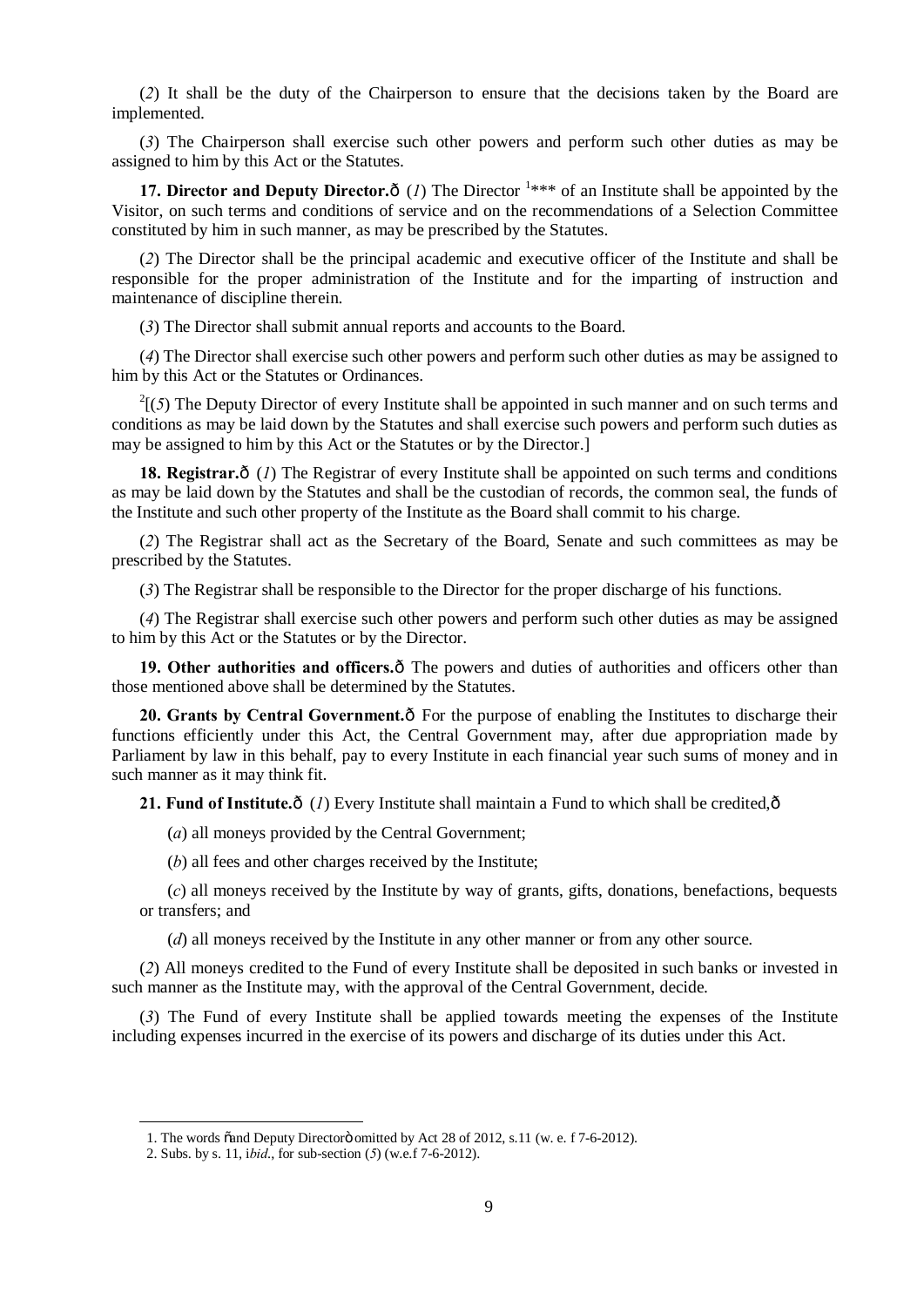22. Accounts and audit. $\hat{o}$  (*1*) Every Institute shall maintain proper accounts and other relevant records and prepare an annual statement of accounts including the balance sheet in such form as may be specified by notification, by the Central Government in consultation with the Comptroller and Auditor-General of India.

(*2*) The accounts of every Institute shall be audited by the Comptroller and Auditor- General of India and any expenditure incurred by him in connection with such audit shall be payable by the Institute to the Comptroller and Auditor-General of India.

(*3*) The Comptroller and Auditor-General of India and any person appointed by him in connection with the audit of the accounts of any Institute shall have the same rights, privileges and authority in connection with such audit as the Comptroller and Auditor-General of India has in connection with the audit of the Government accounts, and, in particular shall have the rights to demand the production of books, accounts, connected vouchers and other documents and papers and to inspect the offices of the Institute.

(*4*) The accounts of every institute as certified by the Comptroller and Auditor-General of India or any other person appointed by him in this behalf together with the audit report thereon shall be forwarded annually to the Central Government and that Government shall cause the same to be laid before each House of Parliament in accordance with such procedure as may be laid down by the Central Government.

**23. Pension and provident Fund.** $\hat{o}$  Every Institute shall constitute for the benefit of its employees such provident or pension fund or provide such insurance scheme as it may deem fit in such manner and subject to such conditions as may be prescribed by the Statutes.

**24. Appointments.** $\hat{o}$  All appointments of the staff of every Institute, except that of the Director  $1***$ , shall be made in accordance with the procedure laid down in the Statutes, by—

(*a*) the Board, if the appointment is made on the academic staff in the post of Lecturer or above or if the appointment is made on the non-academic staff in any cadre the maximum of the pay scale for which exceeds rupees ten thousand five hundred;

(*b*) the Director, in any other case.

**25. Statutes.** $\hat{o}$  Subject to the provisions of this Act, the Statutes may provide for all or any of the following matters, namely: $\hat{o}$ 

(*a*) the conferment of honorary degrees;

(*b*) the formation of departments of teaching;

(*c*) the fees to be charged for courses of study in the Institute and for admission to the examinations of degrees and diplomas of the Institute;

(*d*) the institution of fellowships, scholarships, exhibitions, medals and prizes;

(*e*) the term of office and the method of appointment of officers of the institute;

(*f*) the qualifications of teachers of the Institute;

1

(*g*) the classification, the method of appointment and the determination of the terms and conditions of service of teachers and other staff of the Institute;

(*h*) the constitution of pension, insurance and provident funds for the benefit of the officers, teachers and other staff of the Institute;

(*i*) the constitution, powers and duties of the authorities of the Institute;

(*j*) the establishment and maintenance of halls and hostels;

<sup>1.</sup> The words cand Deputy Directoro omitted by Act of 28 of 2012, s.12 (w. e. f. 7-6-2012).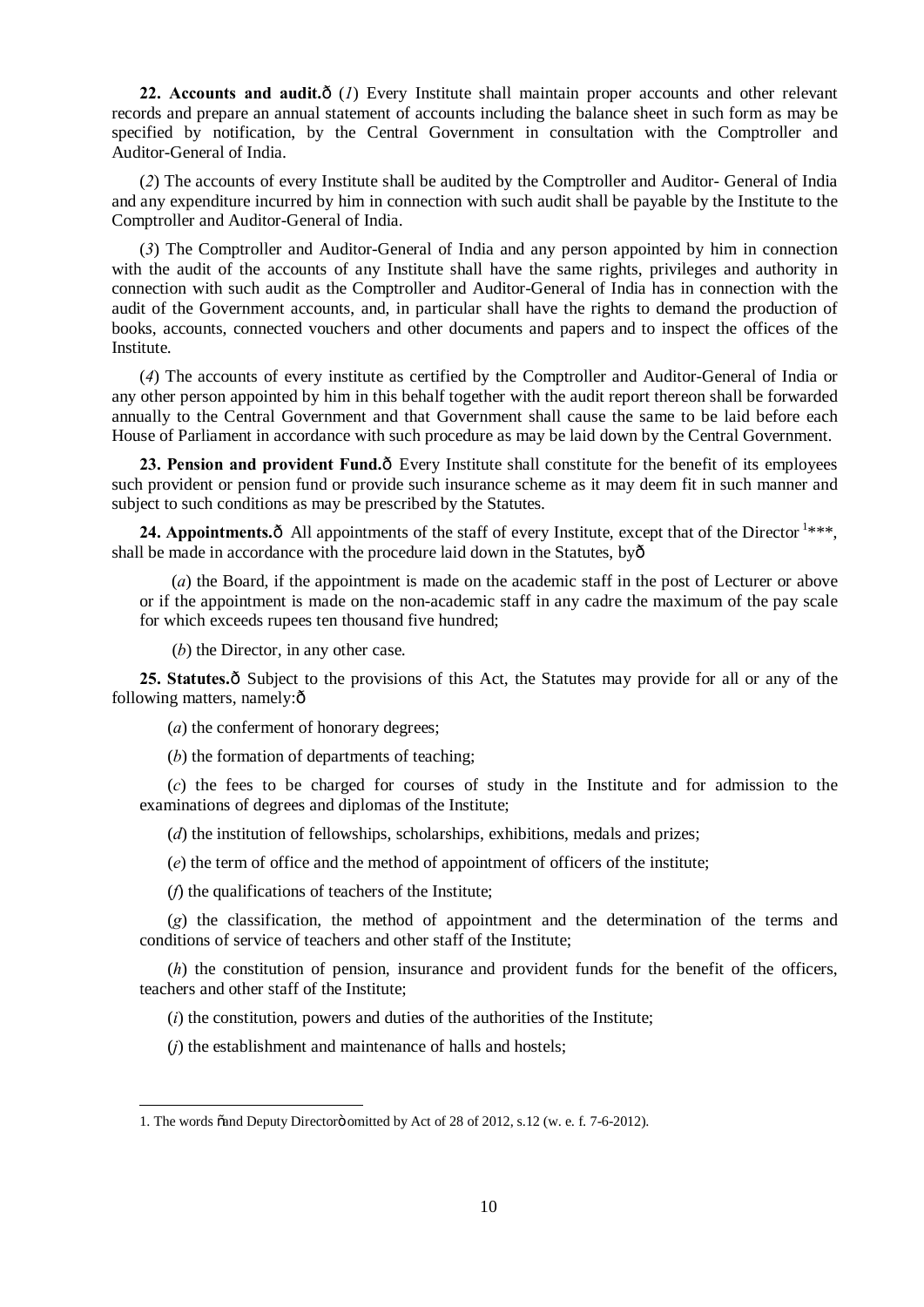(*k*) the conditions of residence of students of the Institute and the levying of fees for residence in the halls and hostels and of other charges;

(*l*) the allowances to be paid to the Chairperson and members of the Board;

(*m*) the authentication of the orders and decisions of the Board; and

(*n*) the meetings of the Board, the Senate, or any Committee, the quorum at such meetings and the procedure to be followed in the conduct of their business.

26. Statutes how made. $\hat{o}$  (*1*) The first Statutes of each Institute shall be framed by the Central Government with the prior approval of the Visitor and a copy of the same shall be laid as soon as may be before each House of Parliament.

(*2*) The Board may, from time to time, make new or additional Statutes or may amend or repeal the Statutes in the manner provided in this section.

(*3*) Every new Statute or addition to the Statutes or any amendment or repeal of Statutes shall require the previous approval of the Visitor who may grant assent or withhold assent or remit it to the Board for consideration.

(*4*) A new Statute or a Statute amending or repealing an existing Statute shall have no validity unless it has been assented to by the Visitor.

27. Ordinances. $\hat{o}$  Subject to the provisions of this Act and the Statutes, the Ordinances of every Institute may provide for all or any of the following matters, namely: $\hat{o}$ 

(*a*) the admission of the students to the Institute;

(*b*) the courses of study to be laid down for all degrees and diplomas of the Institute;

(*c*) the conditions under which students shall be admitted to the degree or diploma courses and to the examinations of the Institute, and shall be eligible for degrees and diplomas;

(*d*) the conditions of award of the fellowships, scholarships, exhibitions, medals and prizes;

(*e*) the conditions and mode of appointment and duties of examining bodies, examiners and moderators;

(*f*) the conduct of examinations;

(*g*) the maintenance of discipline among the students of the Institute; and

(*h*) any other matter which by this Act or the Statutes is to be or may be provided for by the Ordinances.

**28. Ordinances how made.**  $\delta$  (*1*) Save as otherwise provided in this section, Ordinances shall be made by the Senate.

(*2*) All Ordinances made by the Senate shall have effect from such date as it may direct, but every Ordinance so made shall be submitted, as soon as may be, to the Board and shall be considered by the Board at its next meeting.

(*3*) The Board shall have power by resolution to modify or cancel any such Ordinance and such Ordinance shall from the date of such resolution stand modified accordingly or cancelled, as the case may be.

**29. Tribunal of Arbitration.** $\hat{o}$  (*I*) Any dispute arising out of a contract between an Institute and any of its employees shall, at the request of the employee concerned or at the instance of the Institute, be referred to a Tribunal of Arbitration consisting of one member appointed by the Institute, one member nominated by the employee, and an umpire appointed by the Visitor.

(*2*) The decision of the Tribunal shall be final and shall not be questioned in any court.

(*3*) No suit or proceeding shall lie in any court in respect of any matter, which is required by sub-section (*1*) to be referred to the Tribunal of Arbitration.

(*4*) The Tribunal of Arbitration shall have power to regulate its own procedure.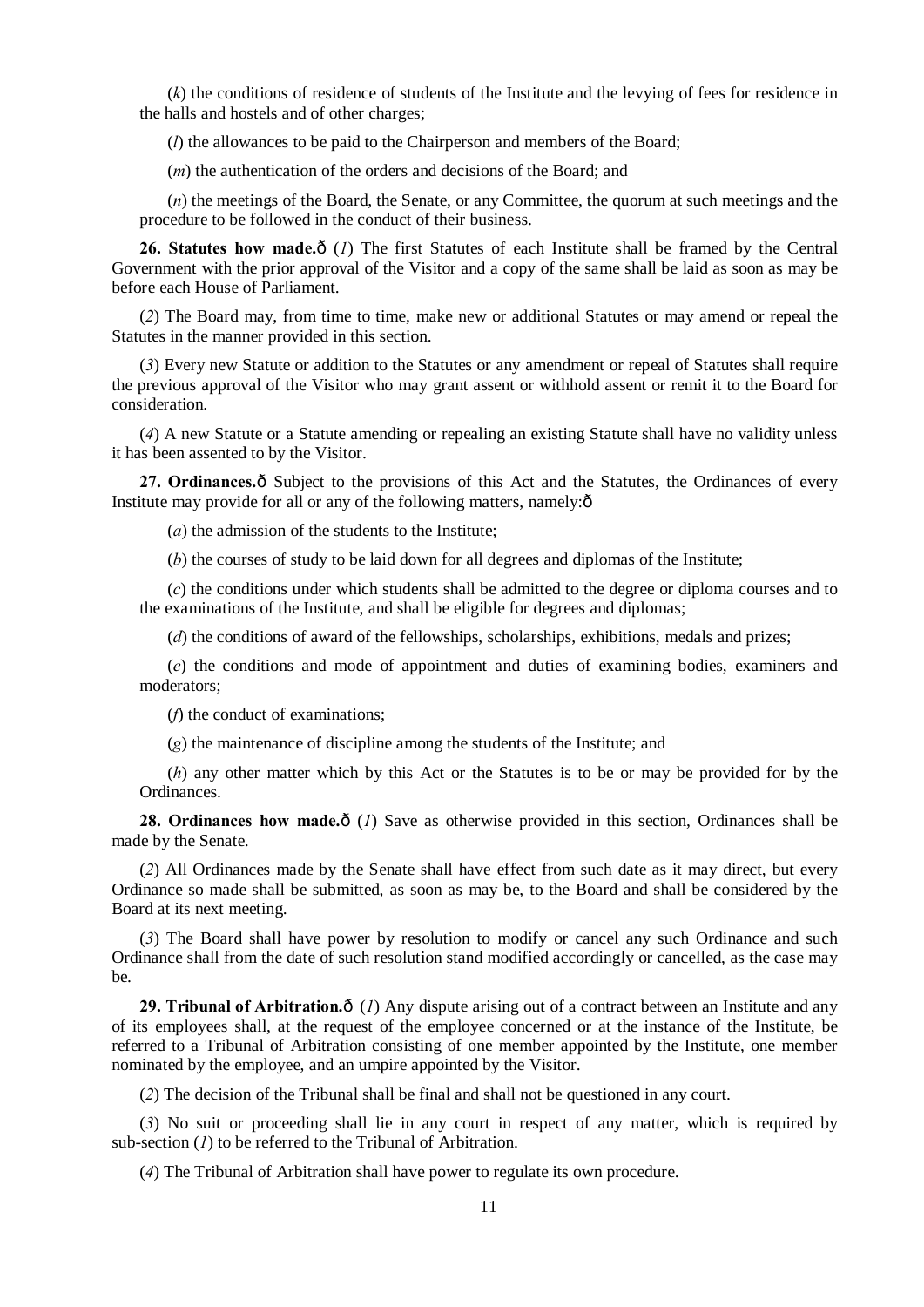(*5*) Nothing in any law for the time being in force relating to arbitration shall apply to arbitrations under this section.

# CHAPTER III

### THE COUNCIL

**30. Establishment of Council .** $\hat{o}$  (*I*) With effect from such date as the Central Government may, by notification, specify in this behalf, there shall be established for all the Institutes specified in column (3) of the <sup>1</sup>[First Schedule], <sup>2</sup>[the Second Schedule and the Third Schedule] a central body to be called the Council.

 $(2)$  The Council shall consist of the following members, namely: $\delta$ 

(*a*) the Minister in charge of the Ministry or Department of the Central Government having administrative control of the technical education, *ex officio*, as Chairman;

(*b*) the Secretary to the Government of India in charge of the Ministry or Department of the Central Government having administrative control of the technical education, *ex officio*, as Vice-Chairman;

(*c*) the Chairperson of every Board, *ex officio*;

(*d*) the Director of every Institute, *ex officio*;

(*e*) the Chairman, University Grants Commission, *ex officio*;

(*f*) the Director General, Council of Scientific and Industrial Research, *ex officio*;

(*g*) four Secretaries to the Government of India, to represent the Ministries or Departments of the Central Government dealing with biotechnology, atomic energy, information technology and space, *ex officio*;

(*h*) the Chairman, All India Council for Technical Education, *ex officio*;

(*i*) not less than three, but not more than five persons to be nominated by the Visitor, at least one of whom shall be a woman, having special knowledge or practical experience in respect of education, industry, science or technology;

(*j*) three members of Parliament, of whom two shall be chosen by the House of the People and one by the Council of States:

Provided that the office of member of the Council shall not disqualify its holder for being chosen as or for being, a member of either House of Parliament;

(*k*) two Secretaries to the State Government, from amongst the Ministries or Departments of that Government dealing with technical education where the Institutes are located, *ex officio*;

(*l*) Financial Advisor, dealing with the Human Resource Development Ministry or Department of the Central Government, *ex officio*;

(*m*) one officer not below the rank of Joint Secretary to the Government of India in the Ministry or Department of Central Government having administrative control of the Technical Education, *ex officio*, as Member-Secretary.

**[30A.** *Establishment of Council for the Institutes of Second Schedule.] Ins. by the National Institutes of Technology (Amendment) Act,* 2012 (28 *of* 2012), *s*. 9 (*w.e.f*. 7-6-2012) *and omitted by the National Institutes of Technology, Science Education and Research (Amendment) Act,* 2014 (9 *of* 2014), *s*. 8 (*w.e.f.* 4-3-2014).

**31. Term of office of, vacancies among, and allowances payable to members of Council.** $\hat{o}$  (*1*) The terms of office of a member shall be three years from the date of notification:

<sup>1.</sup> Subs. by Act of 28 of 2012, s. 13 for  $\delta$ Scheduleö (w. e. f 7-6-2012).

<sup>2.</sup> Ins. by Act 9 of 2014, s.7 (w.e.f. 4-3-2014).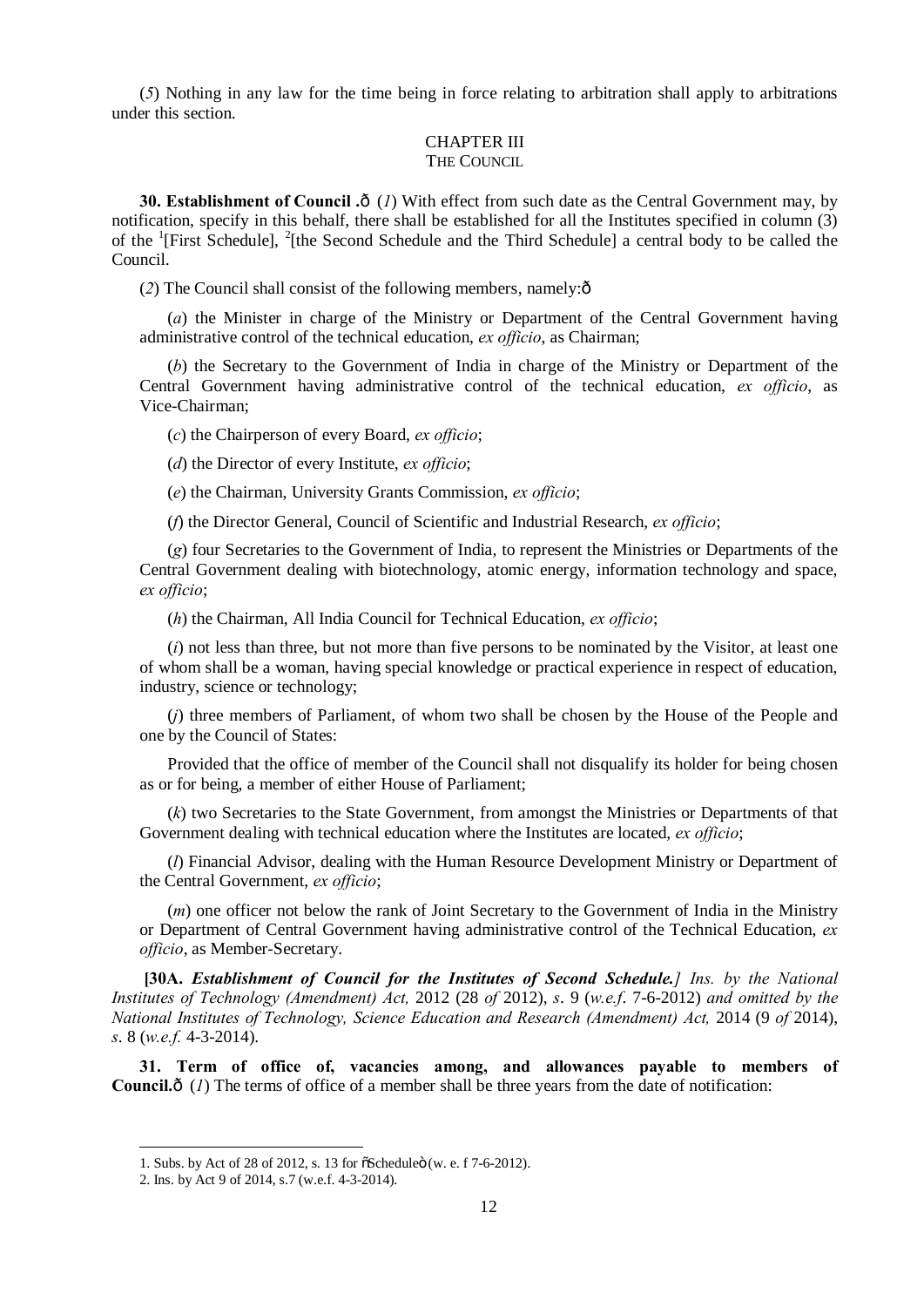Provided that the term of office of an *ex officio* member shall continue so long as he holds office by virtue of which he is such a member.

(2) The term of office of a member elected under clause (*j*) of sub-section (2) of section 30<sup>-1\*\*\*</sup> shall expire as soon as he ceases to be member of the House, which elected him.

(*3*) The term of office of a member nominated or elected to fill a casual vacancy shall continue for the remainder of the term of the member in whose place he has been appointed.

(*4*) Notwithstanding anything contained in this section an outgoing member shall, unless the Central Government otherwise directs, continue in office until another person is appointed as a member in his place.

(*5*) The members of the Council other than *ex officio* member shall be paid such travelling and other allowances as may be prescribed.

**32. Functions of Council.** $\hat{o}$  (*1*) It shall be the general duty of the Council to co-ordinate the activities of all the Institutes.

(*2*) Without prejudice to the provisions of sub-section (*1*), the Council shall perform the following functions, namely: $\hat{o}$ 

(*a*) to advise on matters relating to the duration of the courses, the degrees and other academic distinctions to be conferred by the Institutes, admission standards and other academic matters;

(*b*) to lay down policy regarding cadres, methods of recruitment and conditions of service of employees, institution of scholarships and freeships, levying of fees and other matters of common interest;

(*c*) to examine the development plans of each Institute and to approve such of them as are considered necessary and also to indicate broadly the financial implications of such approved plans;

(*d*) to advise the Visitor, if so required, in respect of any function to be performed by him under this Act; and

(*e*) to perform such other functions as are assigned to it by or under this Act.

**33. Chairman of Council.** $\delta$  (*1*) The Chairman of the Council shall ordinarily preside at the meetings of the Council:

Provided that, in his absence, the Vice-Chairman of the Council shall preside at the meetings of the Council.

(*2*) It shall be the duty of the Chairman of the Council to ensure that the decisions taken by the Council are implemented.

(*3*) The Chairman shall exercise such other powers and perform such other duties as are assigned to him by this Act.

(*4*) The Council shall meet once in every year and follow such procedure in its meetings as may be prescribed.

**34. Power to make rules in respect of matters in this Chapter.** $\hat{o}$  **(***1***) The Central Government may,** by notification, make rules to carry out the purposes of this Chapter.

(*2*) In particular and without prejudice to the generality of the foregoing power, such rules may provide for all or any of the following matters, namely: $\hat{o}$ 

(*a*) the travelling and other allowances payable to members of the Council under sub-section (*5*) of section 31; and

<sup>1.</sup> The words, brackets, letters and figures  $\ddot{\text{c}}$  and clause (*j*) of sub-section (*2*) of section 30Aö omitted by Act of 9 of 2014, s.9 (w.e.f. 4-3-2014).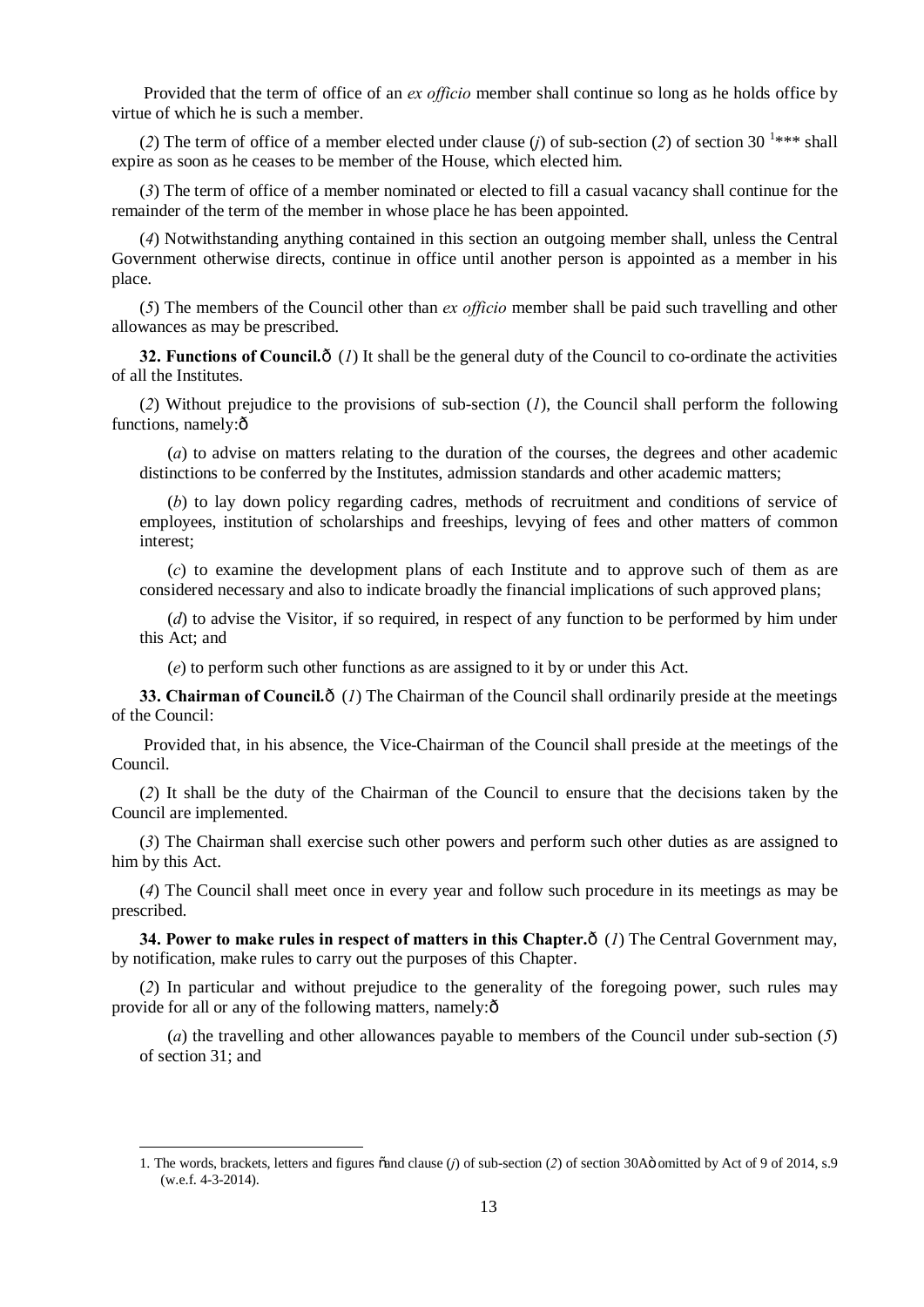(*b*) the procedure to be followed in the meetings of the Council under sub-section (*4*) of section 33.

(*3*) Every rule made by the Central Government under this Chapter shall be laid, as soon as may be after it is made, before each House of Parliament, while it is in session, for a total period of thirty days which may be comprised in one session or in two or more successive sessions, and if, before the expiry of the session immediately following the session or the successive sessions aforesaid, both Houses agree in making any modification in the rule or both Houses agree that the rule should not be made, the rule shall thereafter have effect only in such modified form or be of no effect, as the case may be; so, however, that any such modification or annulment shall be without prejudice to the validity of anything previously done under that rule.

#### CHAPTER IV

#### **MISCELLANEOUS**

**35. Acts and proceedings not to be invalidated by vacancies, etc.** $\hat{\theta}$  No act of the Council, or any Institute or Board or Senate or any other body set up under this Act or the Statutes, shall be invalid merely by reason of ô

(*a*) any vacancy or defect in the constitution thereof, or

(*b*) any defect in the election, nomination or appointment of a person acting as a member thereof, or

(*c*) any irregularity in its procedure not affecting the merits of the case.

**36. Power to remove difficulties.** $\hat{o}$  (*1*) If any difficulty arises in giving effect to the provisions of this Act the Central Government may, by order published in the Official Gazette, make such provisions not inconsistent with the provisions of this Act as may appear to it to be necessary or expedient for removing the difficulty:

Provided that no such order shall be made after the expiry of a period of two years from the date on which this Act receives the assent of the President.

(*2*) Every order made under this section shall, as soon as may be after it is made, be laid before each House of Parliament.

**37. Transitional Provisions.** $\hat{\mathbf{o}}$  Notwithstanding anything contained in this Actô

(*a*) the Board of Governors of every Institute  $\frac{1}{2}$  [mentioned in the First Schedule] functioning as such immediately before the commencement of this Act shall continue to so function until a new Board is constituted for that Institute under this Act, but on the constitution of a new Board under this Act, the member of the Board holding office before such constitution shall cease to hold office;

(*b*) every Senate constituted in relation to every Institute before the commencement of this Act shall be deemed to be the Senate constituted under this Act until a Senate is constituted under this Act for that Institute but on the constitution of new Senate under this Act, the members of the Senate holding office before such constitution shall cease to hold office;

 $\Gamma$ [(*c*) recruitment process and disciplinary proceedings, which had commenced before the commencement of the National Institutes of Technology (Amendment) Act, 2012 (28 of 2012), shall be completed, *mutatis mutandis*, in accordance with the relevant provisions in force immediately before such commencement.

*Explanation.*  $\hat{\sigma}$  Recruitment process for a post may be taken to have commenced from the date of publication of the advertisement inviting application for the post, and disciplinary proceedings against an employee of the Institute may be taken to have commenced on the date of issue of charge sheet for major penalty or show cause notice for minor penalty to such employee;

<sup>1.</sup> Ins. by Act 28 of 2012, s.16 (w.e.f. 7-6-2012).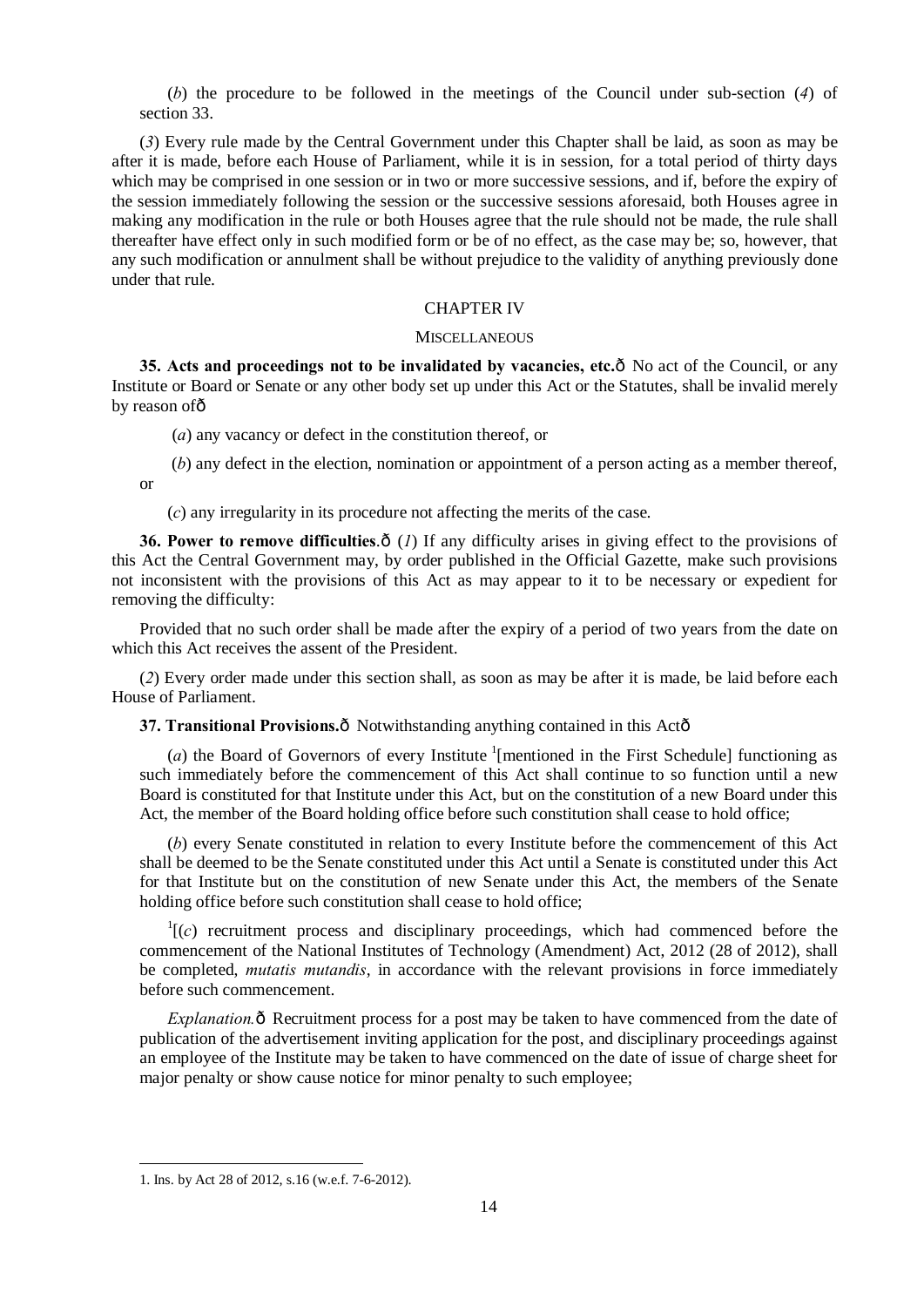(*d*) all matters, which are meant to be provided through Statutes and Ordinances under sections 25 and 27, respectively, shall, till such Statutes and Ordinances are made, be governed, *mutatis mutandis*, by the corresponding provisions in force immediately before the commencement of this Act.]

 $I$ <sub>[(e)</sub> the court, the Academic Council and the Executive Council of the Bengal Engineering and Science University, Shibpur performing functions as such immediately before the commencement of the National Institutes of Technology, Science Education and Research (Amendment Act, 2014 (9 of 2014), shall continue to function until a Board is constituted for the Indian Institute of Engineering Science and Technology, Shibpur under this Act, but on and after the constitution of a Board under this Act, the members of the Court, the Academic Council and the Executive Council, shall cease to hold office;

(*f*) the authorities of the Bengal Engineering and Science University, Shibpur, by whatever names so called, performing functions as such immediately before the commencement of the National Institutes of Technology, Science Education and Research (Amendment) Act, 2014 (9 of 2014) shall continue to function until a new Authority is appointed or constituted for performing the same functions under the said Act, but on and after such appointment or constitution, the authorities performing the functions under the Bengal Engineering and Science University, Shibpur Act, 2004 (13 of 2004) or any Statutes or Ordinances made thereunder shall cease to hold office;

(*g*) every Senate or any other authorities in the names so called constituted in relation to every Institute before the commencement of the National Institutes of Technology, Science Education and Research (Amendment) Act, 2014 (9 of 2014) shall be deemed to be the Senate constituted under the said Act until a new Senate is constituted under this Act for that Institute, but on the constitution of a new Senate under this Act, the members of the Senate holding office before such constitution shall cease to hold office;

(*h*) until the first Statutes and the Ordinances are made and brought in force under the National Institutes of Technology, Science Education and Research (Amendment) Act, 2014 (9 of 2014) the Statutes, Ordinances and rules made for the Bengal Engineering and Science University, Shibpur immediately before the commencement of the said Act shall continue to apply to the Indian Institute of Engineering Science and Technology, Shibpur in so far as they are not inconsistent with the provisions of the said Act.]

<sup>1.</sup> Ins. by Act 9 of 2014, s.10 (w.e.f. 4-3-2014).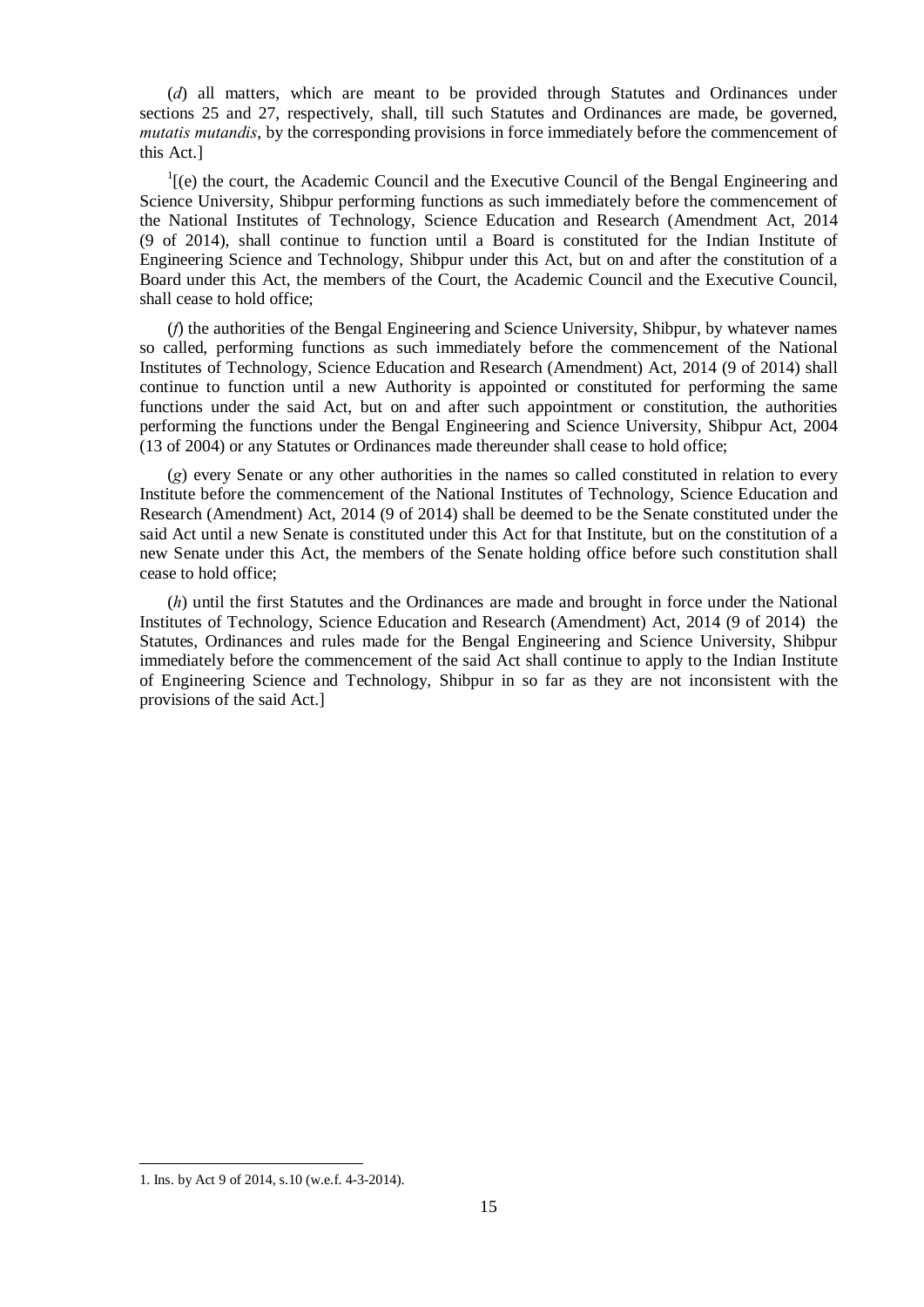# <sup>1</sup>[THE FIRST SCHEDULE]

# [*See* sections 3 (*g*), (*m*) and 4(*1*)]

# LIST OF CENTRAL INSTITUTIONS INCORPORATED INTO THE ACT

| SI. NO.      | Society                                                                                  | Corresponding Institute                                            |
|--------------|------------------------------------------------------------------------------------------|--------------------------------------------------------------------|
| $\mathbf{1}$ | $\overline{2}$                                                                           | 3                                                                  |
| 1.           | Motilal Nehre National Institute of Technology,<br><b>Allahabad Society</b>              | Motilal Nehru National Institute of<br>Technology, Allahabad.      |
| 2.           | Maulana Azad National Institute of Technology,<br><b>Bhopal Society</b>                  | Maulana Azad National Institute of<br>Technology, Bhopal           |
| 3.           | National<br>Institute<br>of<br>Technology,<br>Calicut<br>Society                         | National<br>Institute<br>of<br>Technology,<br>Calicut.             |
| 4.           | National Institute of Technology, Durgapur<br>Society                                    | National Institute<br>Technology,<br>of<br>Durgapur.               |
| 5.           | National Institute of Technology, Hamirpur<br>Society                                    | National<br>Institute<br>of<br>Technology,<br>Hamirpur.            |
| 6.           | Malaviya National Institute of Technology,<br>Jaipur Society                             | Malaviya<br>National<br>Institute<br>of<br>Technology, Jaipur.     |
| 7.           | Dr. B.R. Ambedkar National<br>Institute of<br>Technology, Jalandhar Society              | Dr. B.R. Ambedkar National Institute<br>of Technology, Jalandhar.  |
| 8.           | National Institute of Technology, Jamshedpur<br>Society                                  | National Institute of<br>Technology,<br>Jamshedpur.                |
| 9.           | National Institute of Technology, Kurukshetra<br>Society                                 | National Institute<br>Technology,<br>of<br>Kurukshetra.            |
| 10.          | Visvesvaraya National Institute of Technology,<br><b>Nagpur Society</b>                  | Visvesvaraya National<br>Institute<br>- of<br>Technology, Nagpur.  |
| 11.          | National Institute of Technology, Patna Society                                          | National<br>Institute<br>of<br>Technology,<br>Patna.               |
| 12.          | Institute of Technology,<br>Rourkela<br>National<br>Society.                             | National<br>Institute<br>Technology,<br>of<br>Rourkela.            |
| 13.          | National<br>Institute<br>Technology,<br>Silchar<br>of<br>Society.                        | National<br>Institute<br>Technology,<br>of<br>Silchar.             |
| 14.          | National Institute of Technology, Srinagar<br>Society                                    | National Institute of Technology,<br>Srinagar.                     |
| 15.          | Sardar<br>Vallabhbhai<br>National<br>Institute<br>of<br><b>Technology, Surat Society</b> | Sardar Vallabhbhai National Institute<br>of Technology, Surat.     |
| 16.          | National Institute of Technology, Karnataka,<br>Surathkal Society.                       | National<br>Institute<br>Technology<br>of<br>Karnataka, Surathkal. |
| 17.          | National<br>Institute<br>Technology,<br>of<br>Tiruchirappalli Society.                   | National<br>Institute<br>of<br>Technology,<br>Tiruchirappalli.     |

<sup>1.</sup> The existing Schedule numbered as the First Schedule by Act 28 of 2012, s.19 (w.e.f.7-6-2012).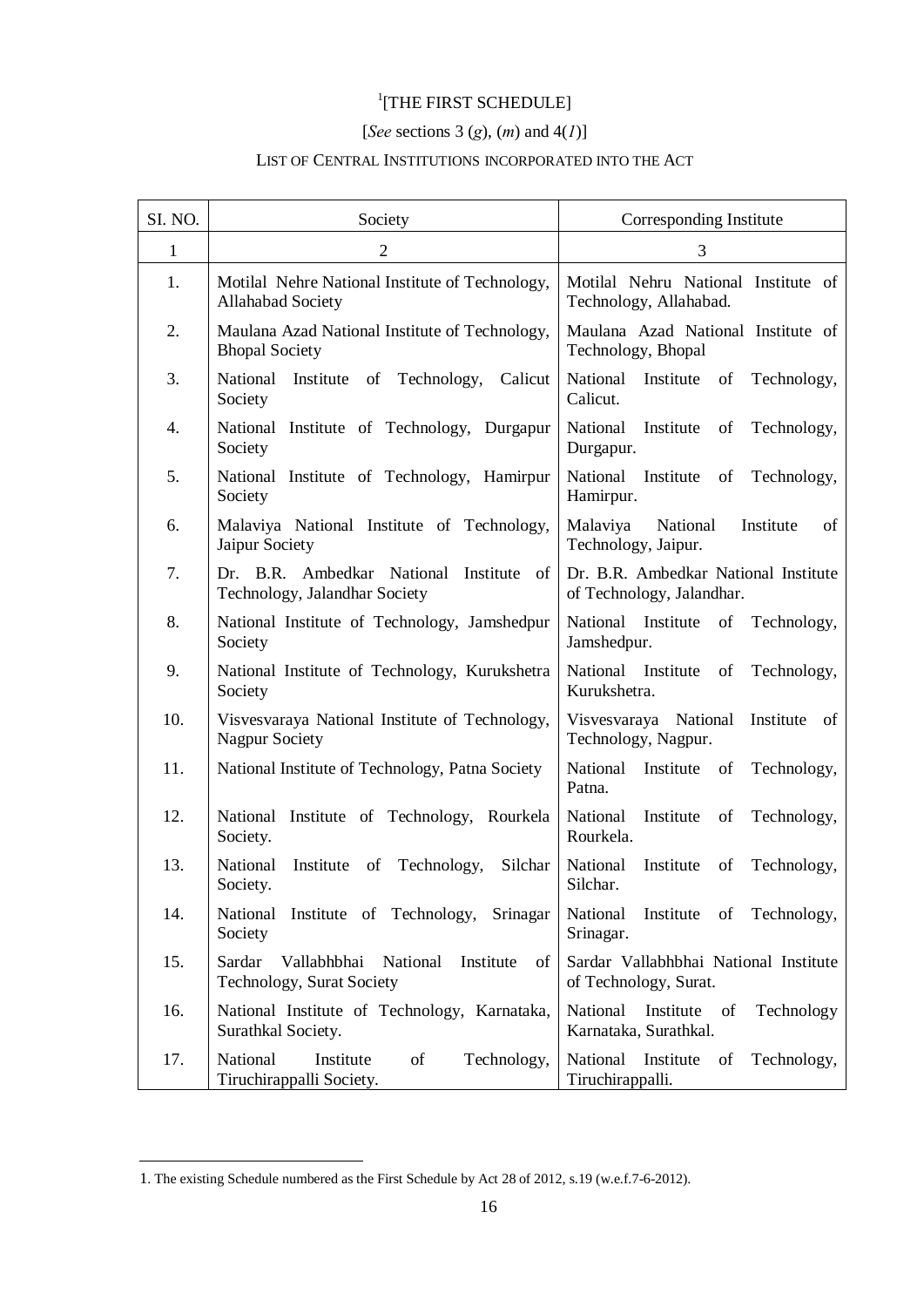| $\mathbf{1}$ | $\overline{2}$                                                                    | 3                                                                |
|--------------|-----------------------------------------------------------------------------------|------------------------------------------------------------------|
| 18.          | National Institute of Technology, Warangal<br>Society                             | National<br>Institute<br>of<br>Technology,<br>Warangal.          |
| 19.          | National<br>Institute of Technology,<br>Raipur<br>Society                         | National<br>Institute<br>Technology,<br>of<br>Raipur.            |
| 20.          | National<br>Institute of Technology,<br>Agartala<br>Society                       | National<br>Institute<br>of<br>Technology,<br>Agartala.          |
| $^{1}[21.$   | National Institute of Technology, Goa, Society                                    | National Institute of Technology, Goa.                           |
| 22.          | National Institute of Technology, Poducherry<br>Society                           | National<br>Institute<br>of<br>Technology,<br>Poducherry.        |
| 23.          | National Institute of Technology, Delhi Society                                   | National<br>Institute<br>of<br>Technology,<br>Delhi.             |
| 24.          | Institute of Technology,<br>Sumari<br>National<br>(Srinagar), Uttarakhand Society | National<br>Institute<br>of<br>Technology,<br>Uttarakhand.       |
| 25.          | Institute<br>of<br>National<br>Technology,<br>Sohra<br>(Meghalaya) Society        | National<br>Institute<br>of<br>Technology,<br>Meghalaya.         |
| 26.          | National Institute of Technology, Mizoram<br>Society                              | National<br>Institute<br>of<br>Technology,<br>Mizoram.           |
| 27.          | National Institute of Technology,<br>Manipur<br>Society                           | National<br>Institute<br>of<br>Technology,<br>Manipur.           |
| 28.          | National Institute of Technology,<br>Nagaland<br>Society                          | National<br>Institute<br>of<br>Technology,<br>Nagaland.          |
| 29.          | National Institute of Technology, Arunachal                                       | National<br>Institute<br>of<br>Technology,<br>Arunachal Pradesh. |
| 30.          | Pradesh Society<br>National Institute of Technology, Sikkim                       | National<br>of<br>Technology,<br>Institute<br>Sikkim.]           |
| $^{2}[31.$   | National<br>Institute<br>of Technology,<br>Andhra<br>Pradesh                      | National<br>Institute<br>of<br>Technology,<br>Andhra Pradesh.]   |

<sup>1.</sup> Ins. by Act 28 of 2012, s.19 (w.e.f. 7-6-2012).

<sup>2.</sup> Ins. by Act 42 of 2016, s. 2 (w.e.f. 20-8-2015).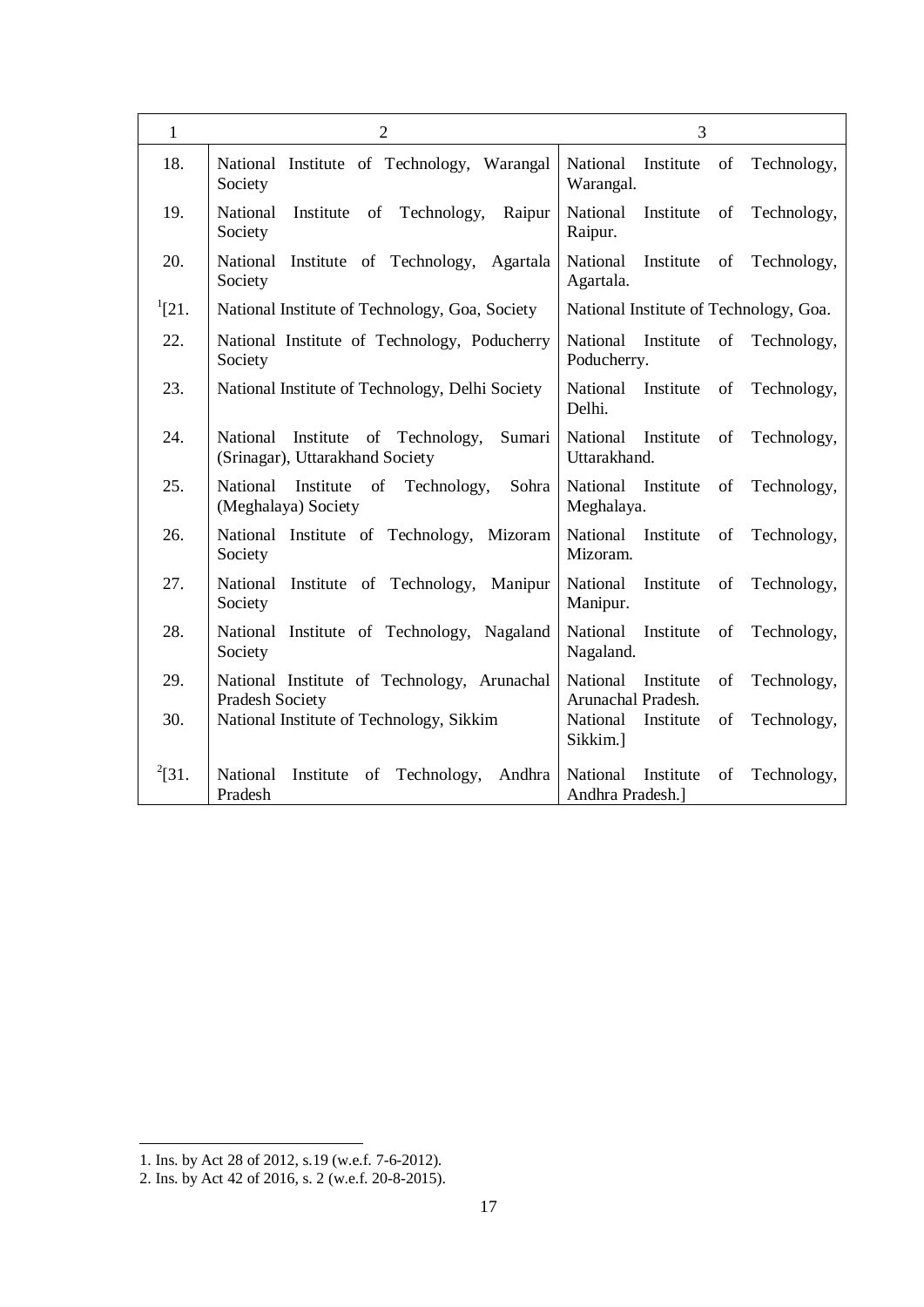# <sup>1</sup>[THE SECOND SCHEDULE [*See* section 3(*g*), (*m*), 4(*1*) and 11A]

# LIST OF INDIAN INSTITUTES OF SCIENCE EDUCATION RESEARCH

| Sl. No.    | Society                                                                           | Corresponding Institute                                                         |
|------------|-----------------------------------------------------------------------------------|---------------------------------------------------------------------------------|
| 1          | 2                                                                                 | 3                                                                               |
| 1.         | Indian Institute of Science Education and<br>Research, Kolkata Society            | Indian Institute of Science Education<br>and<br>Research, Kolkata.              |
| 2.         | Indian Institute of Science Education and<br>Research, Pune Society               | Indian Institute of Science Education<br>and<br>Research, Pune.                 |
| 3.         | Indian Institute of Science Education and<br>Research, Mohali Society             | Indian Institute of Science Education<br>and<br>Research, Mohali.               |
| 4.         | Indian Institute of Science Education and<br>Research, Bhopal Society             | Indian Institute of Science Education<br>and<br>Research, Bhopal.               |
| 5.         | Indian Institute of Science Education and<br>Research, Thiruvanathapuram Society. | Indian Institute of Science<br>Education<br>and<br>Research, Thiruvanathapuram. |
| $^{2}$ [6. | Indian Institute of Science Education and<br>Research, Tirupati Society           | Indian Institute of Science Education<br>and<br>Research, Tirupati.             |
| 7          | Indian Institute of Science Education and<br>Research, Berhampur Society          | Indian Institute of Science Education<br>and<br>Research, Berhampur.].          |

-

<sup>1.</sup> Ins. by Act 28 of 2012, s. 19 (w.e.f. 7-6-2012).

 <sup>2.</sup> Ins. by Act 19 of 2017, s. 2 (date to be notified).